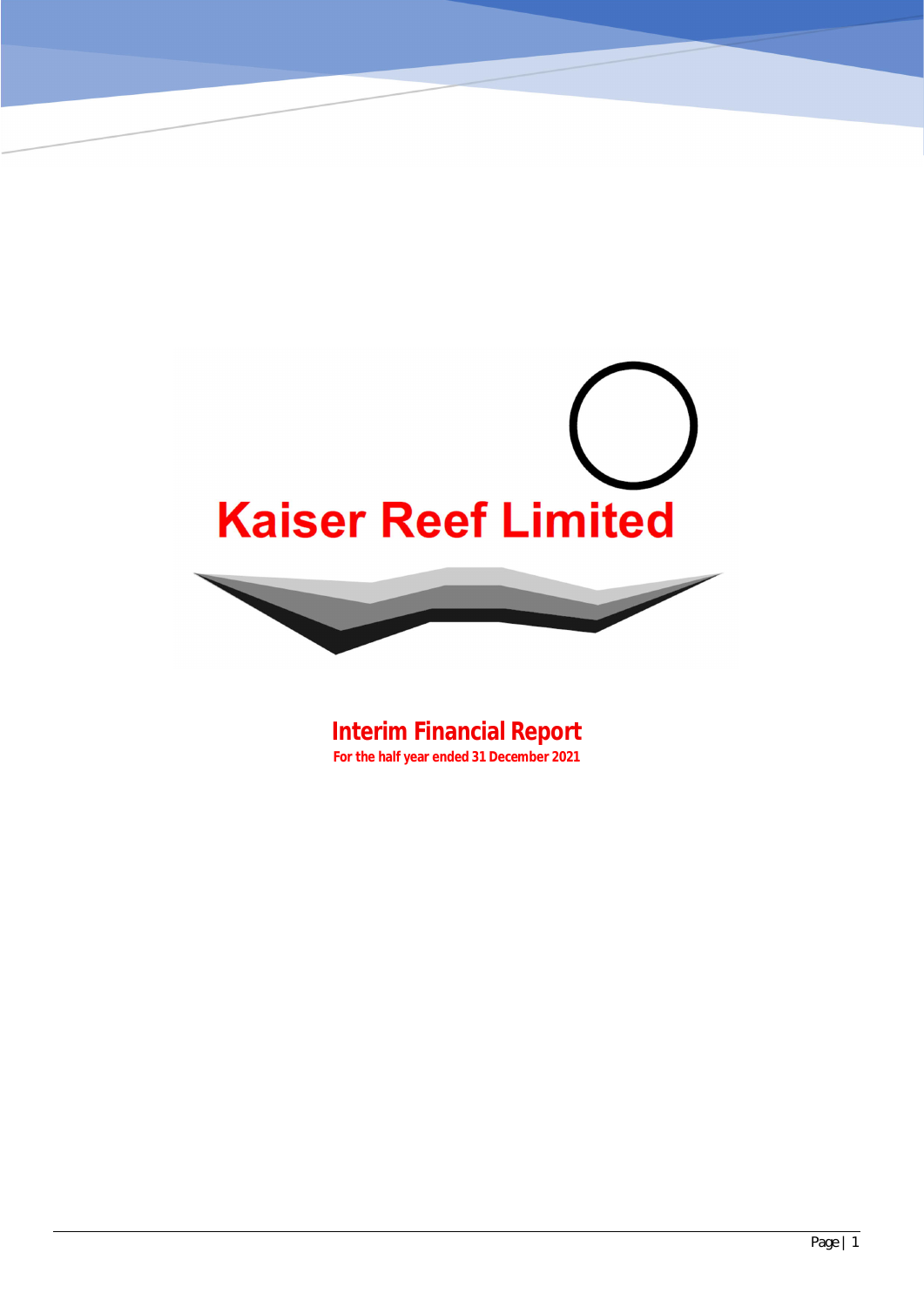# **Contents**

|                                                                         | Page |
|-------------------------------------------------------------------------|------|
| Directors' report                                                       | 3    |
| Auditor's independence declaration                                      | 8    |
| Consolidated statement of profit or loss and other comprehensive income | 10   |
| Consolidated statement of financial position                            | 11   |
| Consolidated statement of changes in equity                             | 12   |
| Consolidated statement of cash flows                                    | 13   |
| Notes to the consolidated financial statements                          | 14   |
| Directors' declaration                                                  | 17   |
| Independent auditor's report                                            | 18   |
| Corporate directory                                                     | 20   |
| Additional information for public listed companies                      | 21   |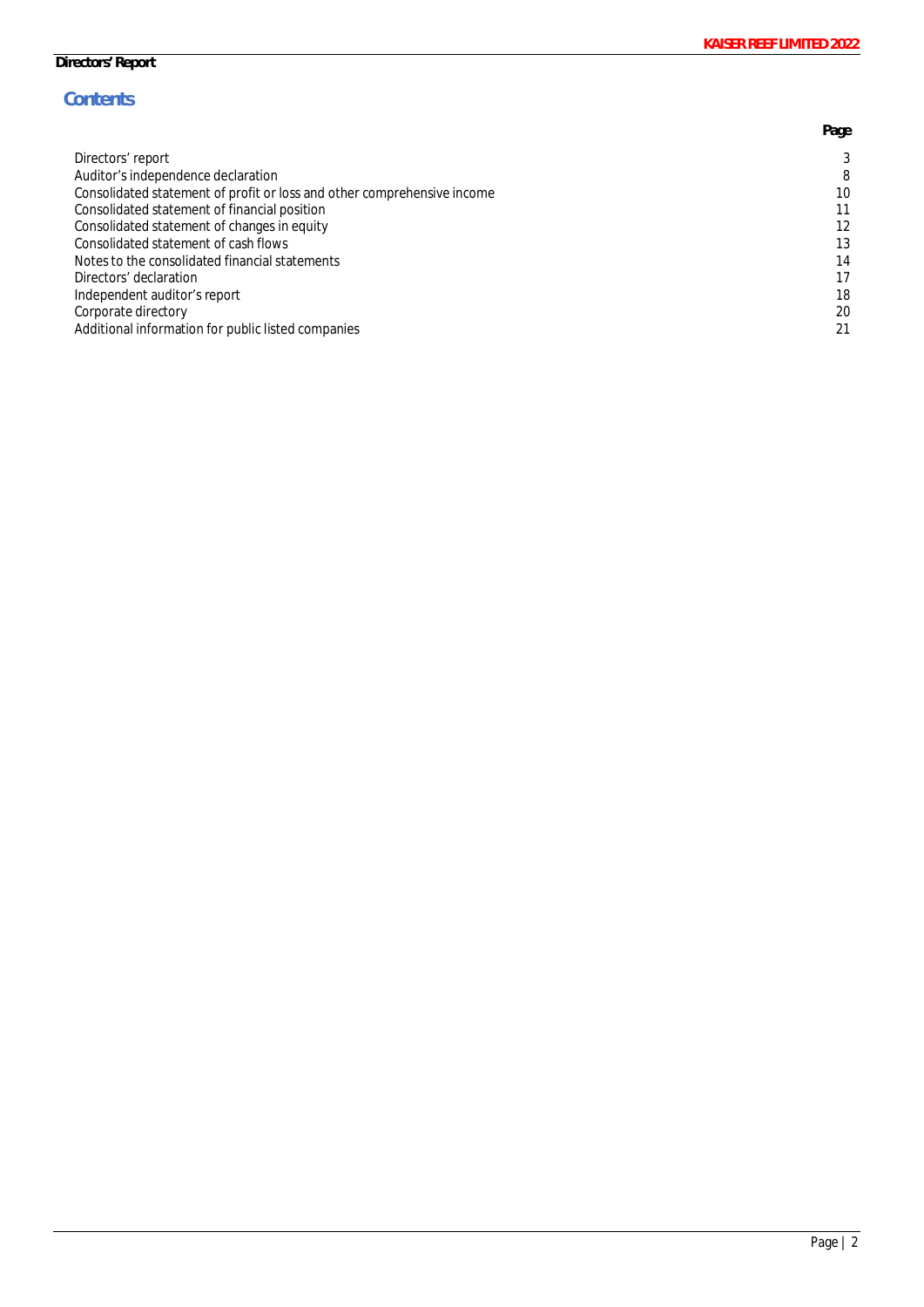# **Directors**

The Directors present their report on the "Kaiser" or "the Group", consisting of Kaiser Reef Limited and the entities it controlled at the end of, or during, the financial period ended 31 December 2021.

The following persons were Directors of Kaiser Reef Limited at any time during the year and up to the date of this report:

- **Adrian Byass** Non-Executive Chairman
- · Jonathan Downes Executive Director
- Stewart Howe Executive Director
- · David Palumbo (resigned 5 July 2021) Non-Executive Director

### **Principal activities**

The principal activities of the Group were mineral exploration and development. During the year the nature of activities of the Group changed to include mining, production and the sale of gold.

### **Dividend paid or recommended**

No dividend has been paid and the directors do not recommend the payment of a dividend for the period ended 31 December 2021.

**Significant changes in the state of affairs**

On 6 September 2021, the Group announced a share placement of 10,000,000 shares and non-renounceable 1 for 8 rights issue to raise approximately \$5.1 million (before costs). The new Shares were issued under the Placement and Rights Issue at a price of \$0.20 per Share, representing a 15.1% and 15.8% discount to the volume weighted average share price over the prior 5 and 10 trading days respectively, prior to the Company's trading halt (as per the ASX announcement dated 2 September 2021).

The Group also entered into an Underwriting Agreement with Westar Capital Limited to act as the underwriter to the Rights Issue and will be paid 6% of the underwritten amount, as well as 8,000,000 options with an exercise price of \$0.30 expiring on 30 September 2024. 6,000,000 were issued upon completion of the placement and rights issue and a further 2,000,000 were issued following shareholder approval.

# **Corporate information**

Kaiser Reef Limited is limited by shares and is incorporated and domiciled in Australia. The Group's corporate structure is as follows:

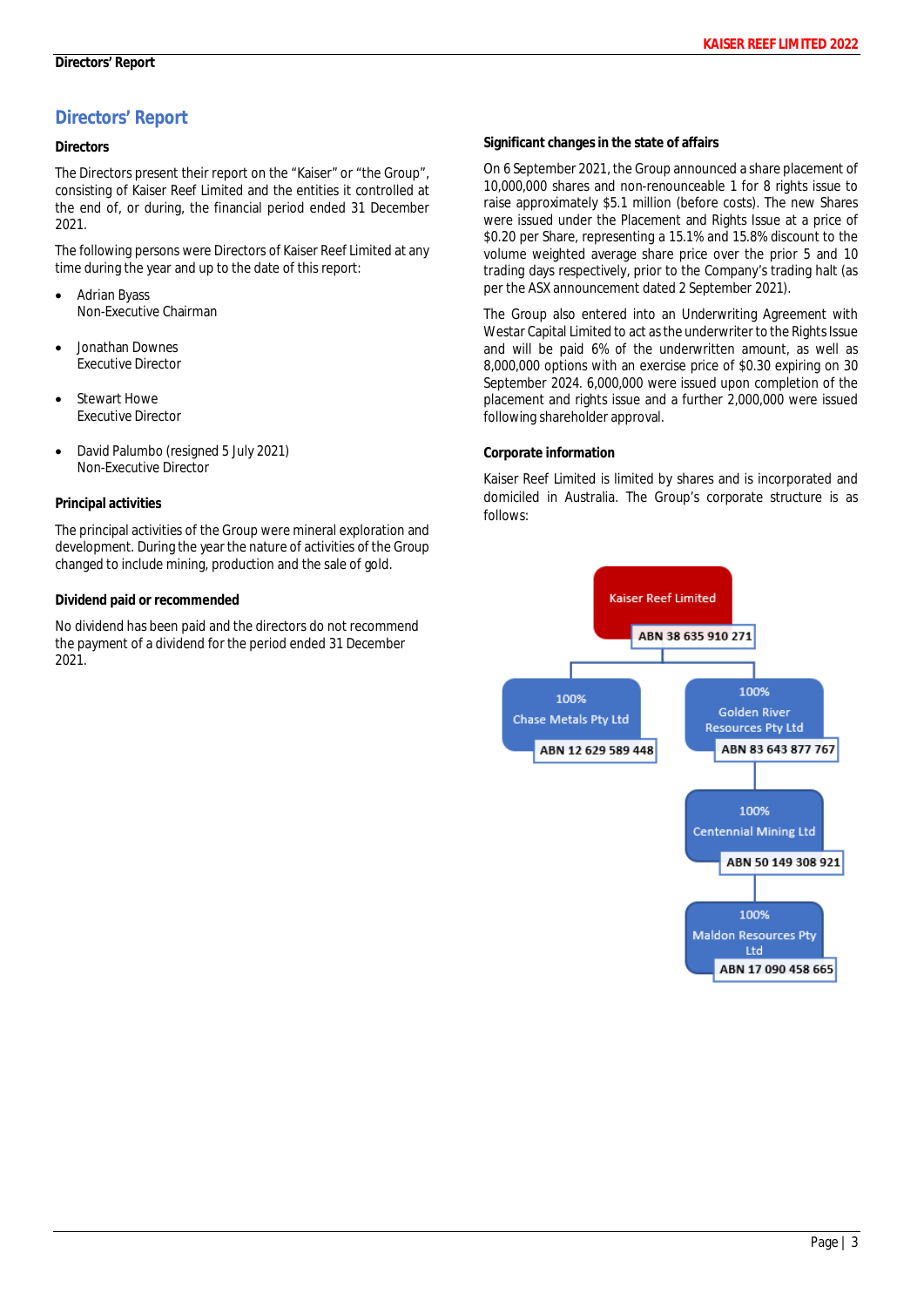### **Overview of the Group's activities**

The Group continued its growth trajectory with a number of milestone achievements during the period year. The key results for the period were:

- · Quarter on Quarter production growth
- Conducted substantial resource drilling and mine planning at the A1 Mine
- · High grade first exploration results from the Maldon Historic Goldfield
- Commenced the decline at the A1 Mine to develop the Queens Lode and opened new development headings
- Successfully transitioned as owner- operator with the purchase of the mining fleet and other equipment.
- Completed the expanded tailings facility to support processing into the future
- · Improved ventilation and electrical systems at the A1 Mine (work ongoing)

The Directors' Report covers the period ended 31 December 2021. During this financial period the Group recorded a statutory loss of \$2,663,850 compared to \$1,485 for the 31 December 2020 period.

The focus after acquisition was the future mine development and further exploration at Maldon to ensure an expanded and profitable future mine plan.

The consolidated results for the period are summarised as follows, with negative balances representing loss:

|                                                        | 31 December<br>2021 | 31 December<br>2020 |
|--------------------------------------------------------|---------------------|---------------------|
| EBITDA <sup>(3)(6)</sup>                               | (325, 890)          | (1, 485)            |
| EBIT <sup>(2)(6)</sup>                                 | (2,667,797)         | (1,485)             |
| Loss before $\text{tax}^{(4)}$                         | (2,663,850)         | (1,485)             |
| Statutory loss (1) after tax                           | (2,663,850)         | (1,485)             |
| Total net significant items<br>after tax               |                     |                     |
| EBITDA <sup>(6)</sup> (excluding<br>significant items) | (325, 890)          | (1,485)             |
| EBIT <sup>(6)</sup> (excluding significant<br>items)   | (2,664,797)         | (1, 485)            |
| Loss before tax (excluding<br>significant items)       | (2,663,850)         | (1,485)             |
| Underlying net loss after<br>$tax^{(5)(6)}$            | (2,663,850)         | (1,485)             |

*(1) Statutory loss is net loss after tax attributable to owners of the parent.*

*(2) EBIT is loss before interest revenue, finance costs and income tax expense.*

- *(3) EBITDA is EBIT before depreciation and amortisation.*
- *(4) Loss before tax is loss before income tax expense.*
- *(5) Underlying net loss after income tax is net loss after income tax ("statutory loss") excluding significant items as described in Note 3 to the consolidated financial statements.*
- *(6) EBIT, EBITDA and underlying net loss after tax are non-IFRS financial measures, which have not been subject to review or audit by the Group's external auditors. These measures are presented to enable understanding of the underlying performance of the Group by users.*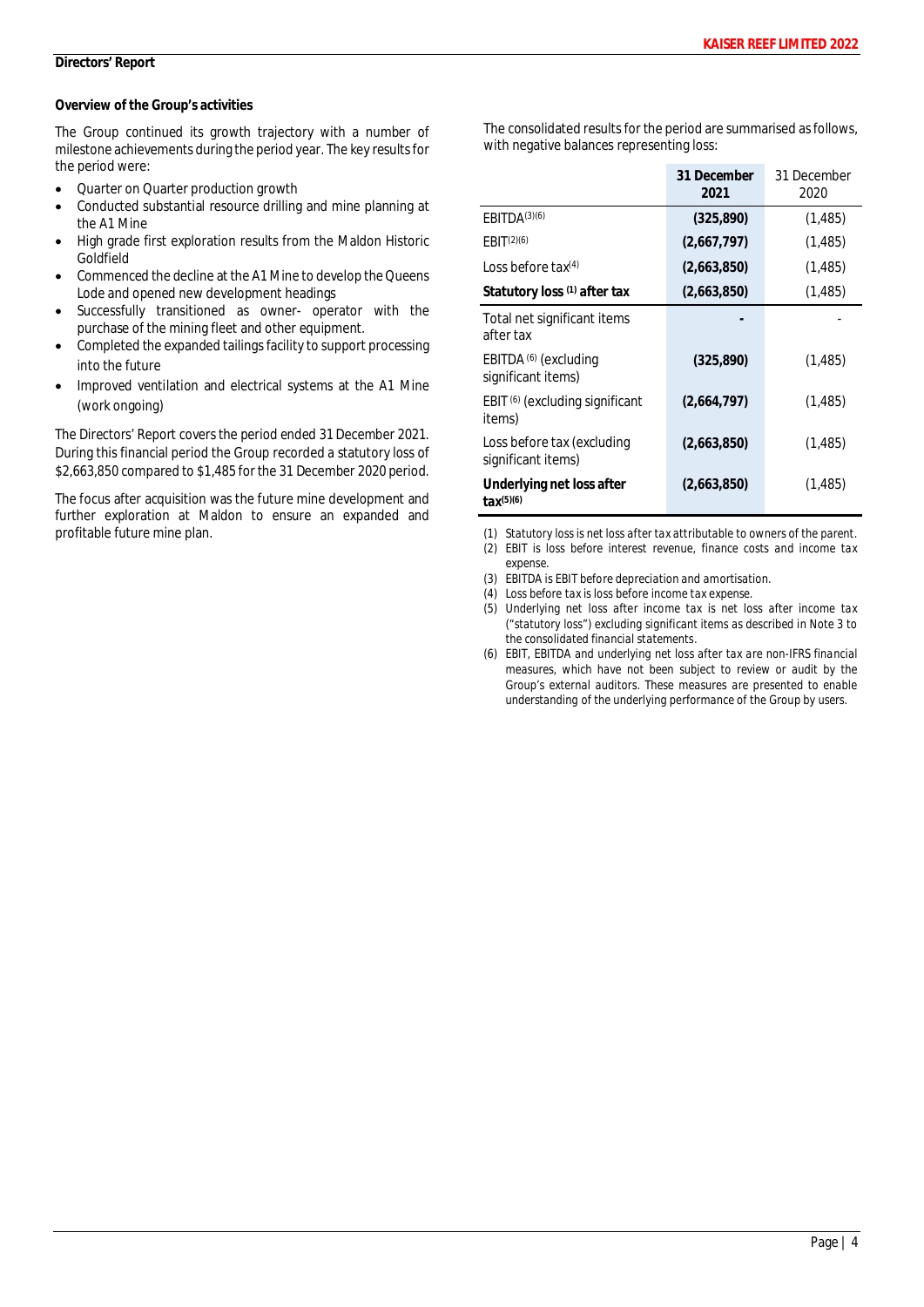### **Review of operations**

## **A1 Mine Operations**

Safety is a key focus for the Group and the appointment of new management initiated a series of reviews and improvements to safety processes following the period of administration.

The A1 Mine is continuing a planned production ramp up strategy prepared by the Group that is designed to access increased production sources from both air-leg and mechanical mining methods.

Current ore extraction is through air-leg mining methods. The ore is then treated at the Group's wholly owned CIL processing facility at Maldon. Production during the period was constrained while vertical development to the Queens Lode was established and new air-leg production fronts were opened. Sustaining infrastructure investment, decline extension and lateral development to open new ore headings were required following a period of under investment during the administration period.

During the period, the Group's produced 3,319 ounces of gold and sold 3,468 ounces of gold at an average realised price of \$2,457 Australian dollars. Gold sales increased from 1,421 ounces in the September quarter to 2,047 ounces in the December quarter of 2021.

The A1 Mine operation continued its decline development to the Queens Lode at depth and opened access to new mining levels and potential ore. This work is expected to provide support for the operations and is planned to deliver ongoing high-grade ore to Kaiser's processing plant at Maldon, where ramp-up planning and staffing has commenced in anticipation of increased production.

The Group has developed a strategy to increase production in the short and medium term, targeting a larger disseminated area of mineralisation called the Queens Lode. The Queens Lode is anticipated to facilitate mechanised mining to supplement and increase the production rate overall. Commencement of production from the Queens Lode is expected to occur in second half of FY22.

# **Maldon Processing Plant**

The plant processed 12,629 tonnes of ore at an average recovery of 95.1% for the period ending 31 December 2021.

The mill tailings continues to be discharged into Tailings Storage Facility (TSF) No 5. Construction of the first lift of the TSF facility (TSF Lift 5C) was completed in December 2021. Commencement of the next 1.5m lift is expected in the first half of FY23.

A draft Community Engagement Plan (CEP) was presented to Environmental Review Committee (ERC) members in May 2021 and feedback has been requested from the ERC members. A gap analysis is currently in progress to measure performance against the plan and prioritize action plans to improve engagement with the community.

During the period, water from the Union Hill underground mine was used for process operations and excess water was directed to the Nuggetty Water Management Group for agriculture irrigation.

Maldon Urban Landcare Group planned further working bees to conduct maintenance of the Eaglehawk Open Cut Pit revegetation site in Maldon, but work was hampered by bad weather and Covid restrictions.

The power agreements for supply of power to Maldon Resources (including Union Hill) and A1 Mine, which were-re-negotiated during FY21, which started on 1 October 2021 and will result in significant cost savings for ongoing power consumption.

**Exploration activities**

*Maldon Drilling program*

Maldon is located between Bendigo and Ballarat in the Victorian Goldfields and the licence area has produced over 1.7M ounces of gold at 28 g/t (Figure 2 and Figure 3). Maldon is host to one of Australia's highest grade historic gold mines, the Nuggety Reef, that produced 301,000 ounces of gold at 187 g/t.

One of the Maldon's key attributes is the extensive existing infrastructure and proximity to Kaiser's gold processing plant (3 km away). Low-cost development could be implemented with the mining fleet owned by Kaiser and its experienced mining team for moderate capital cost.

Kaiser commenced drilling at Maldon. The drilling programme is intended to continue for a prolonged period, with an initial programme of over 20 drillholes from underground. The programme may be extended based on results. Drilling results will be released in batches once assay results are received.

Kaiser considers Maldon to be an underexplored and extremely prospective prolific high grade historic goldfield. Exploration at Maldon is a high priority objective for Kaiser. Drilling commenced early during the first Quarter targeting prospective potential ore shoot extensions. The underground drilling rig concluded drilling at the A1 Mine and then commenced drilling from underground locations at Maldon. Drilling initially targeted the projected extensions to historic high-grade mineralisation at the EagleHawk reef, one of Maldon's largest high grade and largest historic mines.

The Kaiser owned Maldon goldfield produced 1.74 million ounces of gold at an average grade of 28 g/t gold\* on a granted mining lease close to the 100% owned, permitted and operating plant which is currently treating ore from the wholly owned high-grade A1 gold mine.

Maldon has some distinct exploration and development advantages including an established and serviced decline which allows excellent underground access for drilling high-grade shoots and is currently facilitating the underground drilling.

Some of the historic high-grade gold results from Maldon that require follow up include:

o 0.90m @ 103.0 g/t gold o 2.73m @ 42.2 g/t gold o 2.75m @ 22.6 g/t gold o 0.44m @ 205.0 g/t gold o 2.00m @ 58.0 g/t gold o 2.30m @ 12.5 g/t gold o 0.83m @ 80.0 g/t gold o 1.0m @ 45.5 g/t gold o 3.55m @ 11.9 g/t gold o 2.95m @ 18.5 g/t gold o 0.85m @ 114.6 g/t gold

\*Not including alluvial/placer production.

Kaiser announced the first exploration results for Maldon. The drilling rig is operating well from underground at the Union Hill decline. The results returned some excellent narrow high-grade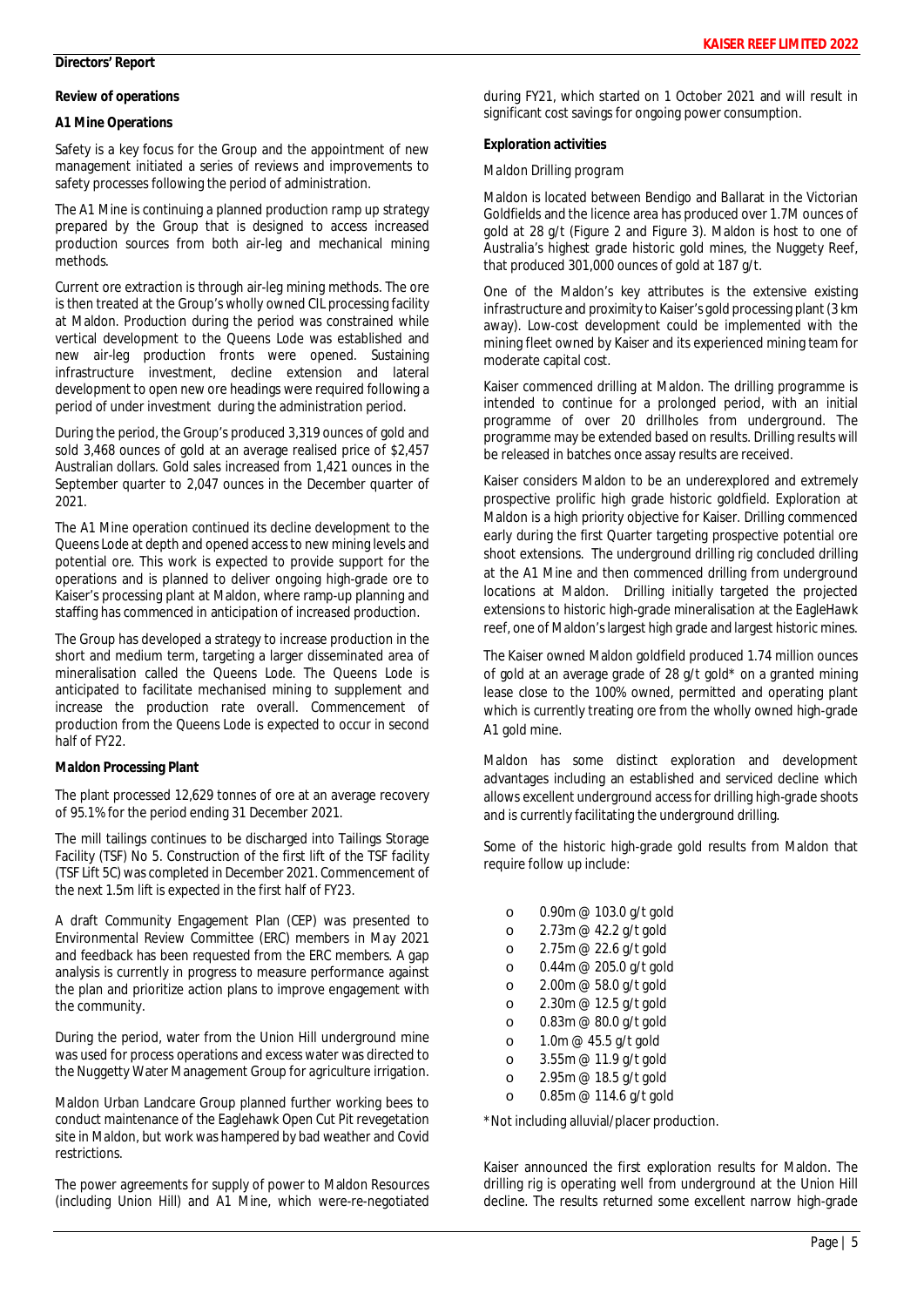intervals (Figure 3). Most of the drill holes intercepted the Eaglehawk target reef at its projected location.

The drilling target represents the previously named 'Alliance South deposit'- see Figure 1 & 2. The Alliance South deposit is defined by the north-south striking Eaglehawk Reef, at the southern termination of the Central Maldon Shear zone. The Alliance South deposit comprise a fault bound shallow dipping western and steep dipping eastern reef which make up the overall Eaglehawk Reef structure which was mined extensively from the Alliance and Limited shafts. Higher grades are associated with the western reef with occasional widths reportedly exceeding 5m.



*Figure 1: Long section of Maldon goldfield showing the two drilling areas as reported. \* The historic production from Maldon, as reported in the Kaiser prospectus dated 7 December 2020. Alluvial gold production has been excluded.*



*Figure 2: Plan view showing the two drilling areas*

The target drilling area represents a structural zone where the Eaglehawk Reef passes from the east limb of the German Anticline into the hinge zone of the German Syncline. The up-dip projection of the Eaglehawk Reef was stoped to the south on the 1080 and 1060 Levels. The planned drilling is targeted to delineate a downdip resource in addition to following up on regions that returned historic high-grade intersections such as DDH104 (2.8m @ 14.87 g/t Au).

The Alliance South deposit within the Eaglehawk Reef represents a structural domain south of a major fault known as the Moons Cross Course and north of the Nankivell Cross Course. This structural domain had limited historical mining due to these major discontinuities inhibiting underground development for risk of flood inundation and related geotechnical conditions that were beyond historic engineering capabilities.



*Figure 3: Eaglehawk reef showing typical mineralised quartz/sulphide lodes, UH-UDH-006: 59.73m to 61.5m for 1.77m @ 29.6 g/t gold*

### *A1 Drilling program*

Kaiser announced further exceptional results from the ongoing diamond drilling program at the A1 Gold Mine. Drilling targeted the Queens Lode and extensions of host-rock geology at depth (diorite dyke). This programme has been ongoing since the beginning of the year. This announcement relates to results from recently received drilling released in the September 2021 quarterly announcements.

Significant results from those drillholes include:

- 18.9m @ 12.1 g/t gold; within
- 50.9m @ 5.4 g/t gold
- · 0.2m @ 105.1 g/t gold
- 2.9m  $@6.11$  g/t gold
- 1m @ 19.81 g/t gold
- 2.4m @ 6.59 g/t gold
- · 1.3m @ 15.48 g/t gold

The drilling program at A1 was designed to provide information to direct near-term mining activity, increase drill density and confidence in medium-term bulk tonnage stope mining (i.e. Queens Lode) which the decline extension is currently progressing through, and to test for depth extensions of the gold-bearing, intrusive, diorite host-rock at significant depth.

Outstanding depth extensions (>200m vertical) of the diorite dyke (host rock of the A1 gold mine) were also returned from two earlier deep 'scissor' holes. Drillholes A1UDH-422 and A1UDH-423 successfully tested the depth extents at the A1 mine. The significance of these results is that the dyke (the host to the mineralisation at the A1 Mine) has now been proven to a depth of at least 140 meters below the deepest workings and remains open at depth.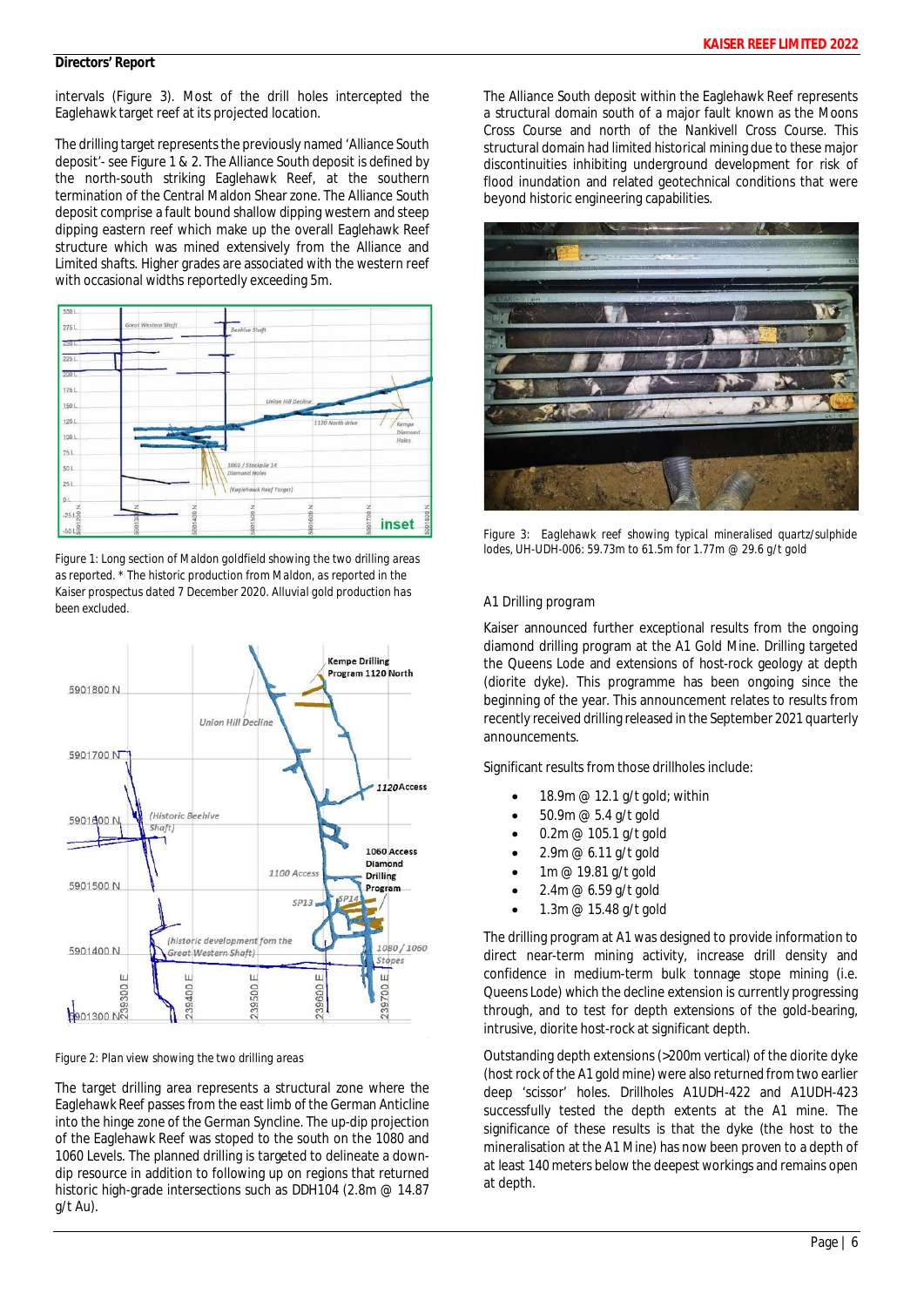Exceptional results from previously received drillholes in this program (not all targeting the Queens Lode) include:

- · A1UDH-403 3.7m @ 68.6 g/t gold
- · A1UDH-406 12.1m @ 24.3 g/t gold
- A1UDH-406 1.8m @ 11.6 g/t gold
- A1UDH-419 8.5m @ 9.3 g/t gold
- A1UDH-419 21.0m @ 5.0 g/t gold
- · A1UDH-441 0.2m @ 802.9 g/t gold
- · A1UDH-427 2.4m @ 33.1 g/t gold
- A1UDH-437 1.3m @ 15.5 g/t gold
- A1UDH-424 19.1m @ 11.9 g/t gold
- · A1UDH-413 0.6m @ 67.9 g/t gold
- A1UDH-422 9.6m @ 7.4 g/t gold
- A1UDH-422 6.3m @ 7.8 g/t gold
- A1UDH-420 3.1m @ 7.2 g/t gold
- · A1UDH-426 9.1m @ 10.6 g/t gold

### **Impact of COVID-19**

The Group continues to proactively manage the COVID-19 risk to the business.

As restrictions were put in place at the Group's various operations around Australia, measures were implemented in line with relevant local government advice. These measures included cancelling all non-essential travel, encouraging good hygiene practices and physical distancing across all workplaces, working from home where practicable, enforcing self-isolation policies when appropriate. The company's workforce fully complies relevant to government vaccination targets. COVID-19 has been successfully excluded from the company's work sites.

The Group's supply chain was not disrupted with the mining and processing operation obtaining many of its resources within the local community it operates.

The State border restrictions have added pressure on our labour force. Nevertheless, as a result of the Group's measures, and the efforts of staff across sites, the operations were able to continue normal production.

**Auditor independence**

A copy of the Auditor's Independence Declaration required under section 307C of the Corporations Act 2001 is set out on page 8 and forms part of this Directors' Report.

**Events occurring after the end of the financial year**

The Directors are not aware of any matter or circumstance that has arisen since the end of the financial half year that, in their opinion, has significantly affected or may significantly affect in future years the Company's or the Group's operations, the results of those operations or the state of affairs, except as described below.

This report is made in accordance with a resolution of Directors.

For and on behalf of the Board

Dated at Melbourne this 16th day of March 2022.

**Jonathan Downes Executive Director**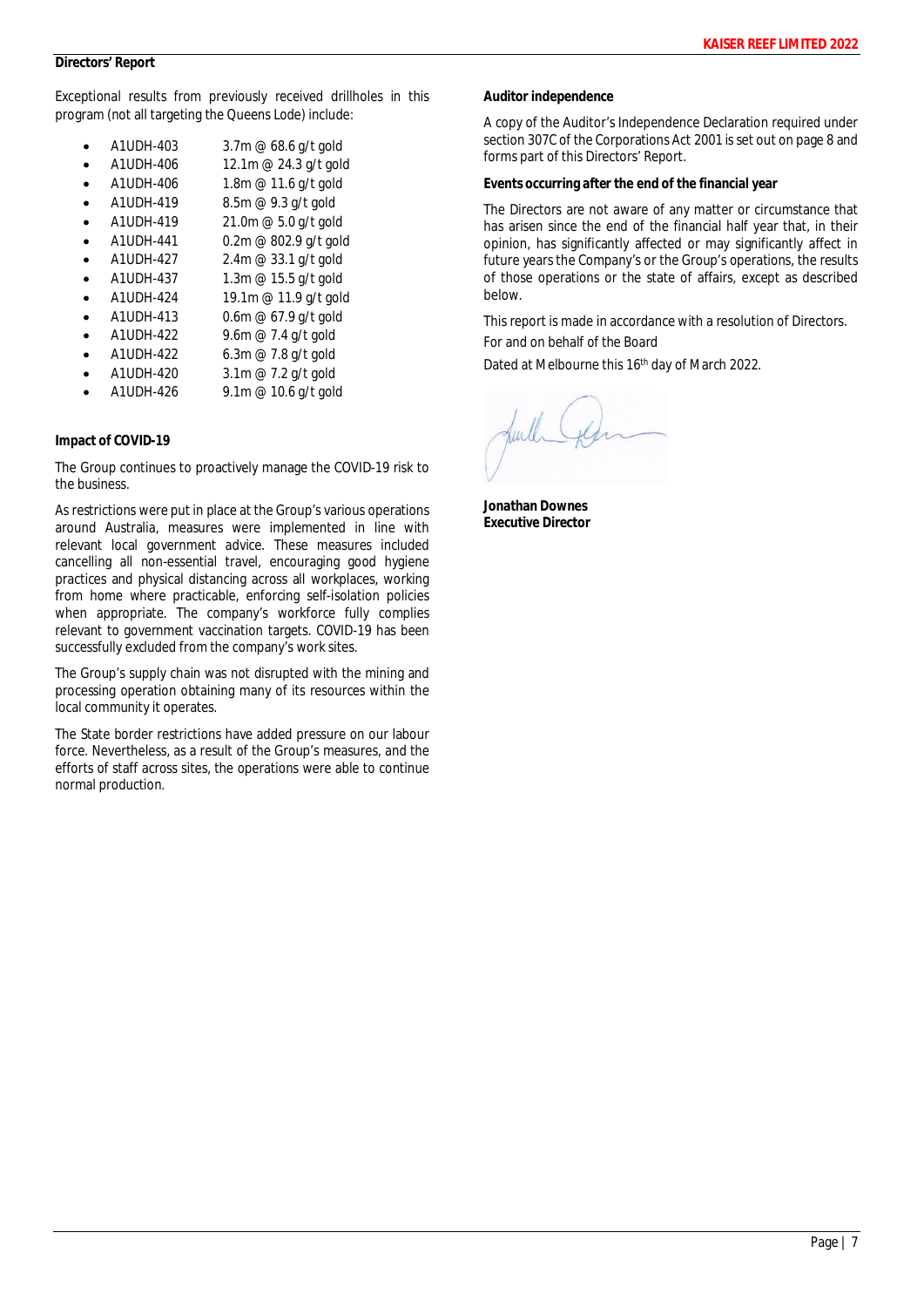

Tel: +61 8 6382 4600 Fax: +61 8 6382 4601 **www.bdo.com.au**

Level 9, Mia Yellagonga Tower 2 5 Spring Street Perth, WA 6000 PO Box 700 West Perth WA 6872 Australia

# **DECLARATION OF INDEPENDENCE BY DEAN JUST TO THE DIRECTORS OF KAISER REEF LIMITED**

As lead auditor for the review of Kaiser Reef Limited for the half-year ended 31 December 2021,

I declare that, to the best of my knowledge and belief, there have been:

- 1. No contraventions of the auditor independence requirements of the *Corporations Act 2001* in relation to the review; and
- 2. No contraventions of any applicable code of professional conduct in relation to the review.

This declaration is in respect of Kaiser Reef Limited and the entities it controlled during the period.

**Dean Just Director**

**BDO Audit (WA) Pty Ltd** Perth, 16 March 2022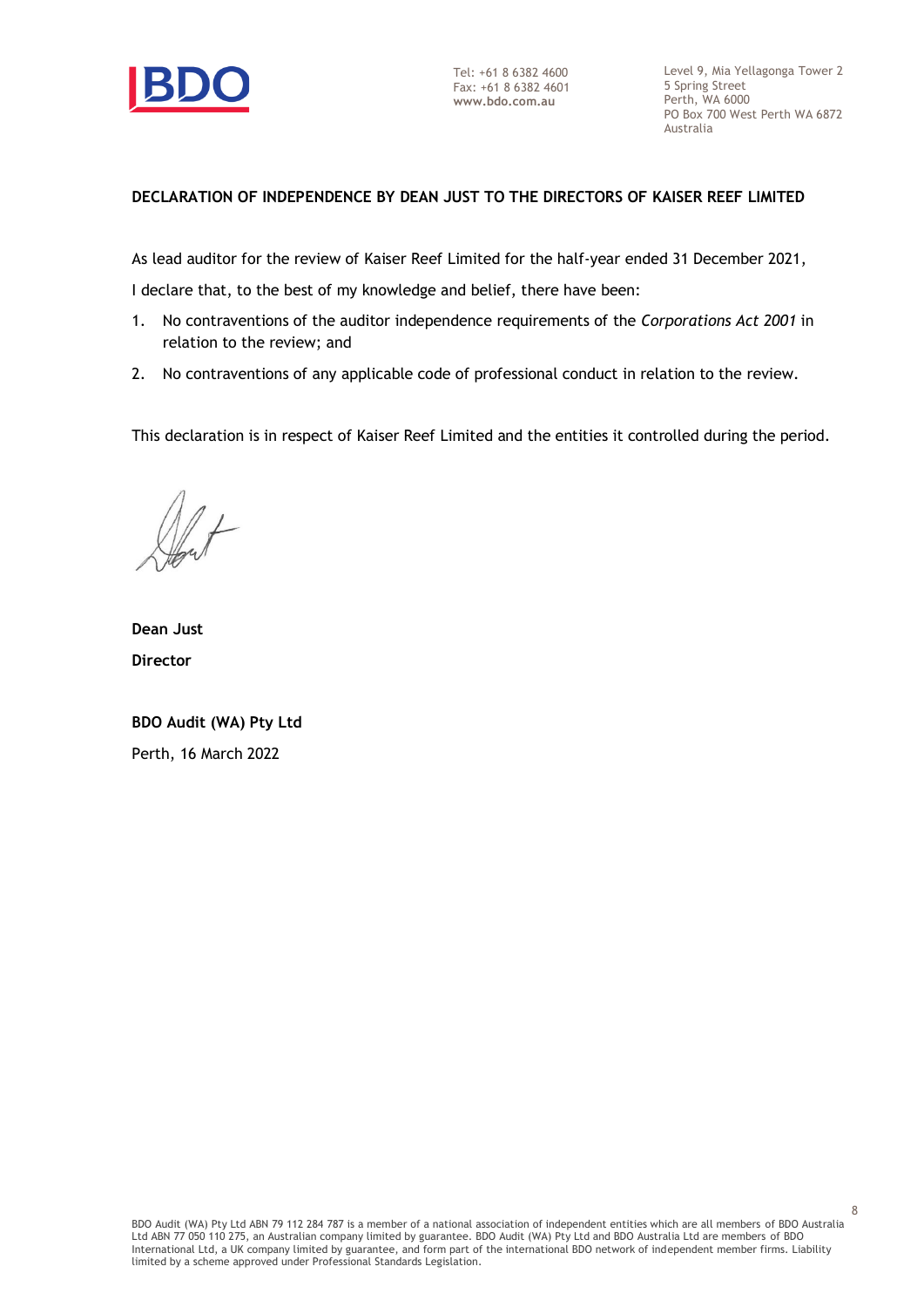# **Financial Report**

# **Contents**

| <b>Consolidated Financial Statements</b>           | Page |
|----------------------------------------------------|------|
| About this report                                  | 9    |
| Consolidated statement of profit or loss and other | 10   |
| comprehensive income                               |      |
| Consolidated statement of financial position       | 11   |
| Consolidated statement of changes in equity        | 12   |
| Consolidated statement of cash flows               | 13   |
|                                                    |      |

**Notes to the consolidated financial statements**

| А. | Key results                         |    |
|----|-------------------------------------|----|
| 1  | <b>Business combinations</b>        | 14 |
| 2  | Cash and cash equivalent            | 16 |
| 3  | Revenue and mine operating costs    | 16 |
| 4  | Contributed equity                  | 16 |
| 5  | Events occurring after balance date | 17 |
| 6  | Contingencies                       | 17 |
| 7  | Basis of preparation                | 17 |
|    |                                     |    |

### **Signed reports**

| Directors' declaration       |  |
|------------------------------|--|
| Independent auditor's report |  |
|                              |  |

| ASX information                                    |    |
|----------------------------------------------------|----|
| Corporate directory                                | 20 |
| Additional information for public listed companies | 21 |

# **About this report**

Kaiser Reef Limited (the "Company" or "Parent Entity") is a company limited by shares incorporated in Australia whose shares are publicly traded on the Australian Stock Exchange. The consolidated financial statements of the Company as at and for the period ended 31 December 2021 comprise the Company and its subsidiaries (together referred to as the "Group"). The Group is a for-profit entity primarily involved in mining and sale of gold, mineral exploration and development.

The financial report is a general-purpose financial report, which has been prepared in accordance with Accounting Standard AASB 134 Interim Financial Reporting and the Corporations Act 2001.

The Group were party to a reverse takeover transaction with Golden River Resources Pty Ltd ('GRR') on 20 January 2021. Consequently, the comparative income statement represents the accounting acquirer, Golden River Resources Pty Ltd, from incorporation on 28 August 2020 to 31 December 2020.

The Board of Directors approved the consolidated financial statements on 16 March 2022.

# **What's in this report**

Kaiser Reef's Directors have included information in this report that they deem to be material and relevant to the understanding of the financial statements and the Group.

A disclosure has been considered material and relevant where:

- $\bullet$  the dollar amount is significant in size (quantitative);
- $\bullet$  the dollar amount is significant in nature (qualitative);
- the Group's result cannot be understood without the specific disclosure; and
- it relates to an aspect of the Group's operations that is important to its future performance.

Accounting policies and critical accounting judgements and estimates applied to the preparation of the consolidated financial statements are presented where the related accounting balance or consolidated financial statement matter is discussed. To assist in identifying critical accounting judgements and estimates, we have highlighted them in the following manner: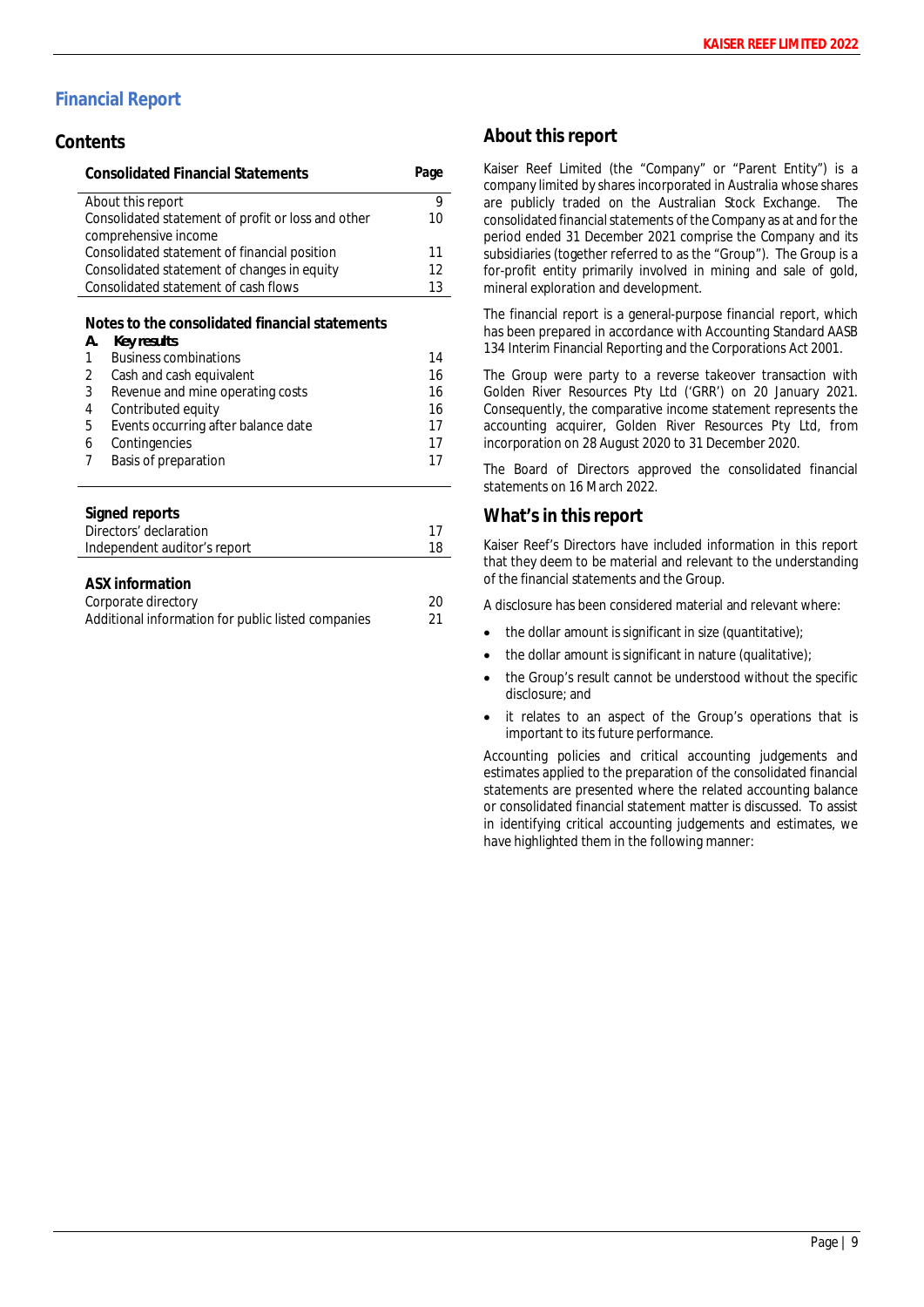# **Consolidated statement of profit or loss and other comprehensive income**

**for the half year ended 31 December 2021**

|                                                                        |              | Consolidated | Consolidated   |
|------------------------------------------------------------------------|--------------|--------------|----------------|
|                                                                        |              | 31 December  | 28 August - 31 |
|                                                                        |              | 2021         | December 2020  |
|                                                                        | <b>Notes</b> |              |                |
| Operations                                                             |              |              |                |
| Revenue                                                                | 3            | 8,524,777    |                |
| Mine operating costs                                                   | 3            | (8,719,428)  |                |
| Gross loss                                                             |              | (194, 651)   |                |
| Other income                                                           | 3            | 757,709      |                |
| <b>Exploration expensed</b>                                            |              | (349)        |                |
| Corporate costs                                                        |              | (886, 276)   | (1, 485)       |
| Depreciation and amortisation                                          |              | (2,338,906)  |                |
| Share based payments                                                   |              | 5,468        |                |
| Operating loss                                                         |              | (2,657,005)  | (1, 485)       |
| Finance costs                                                          |              | (6, 845)     |                |
| Loss before income tax                                                 |              | (2,663,850)  | (1, 485)       |
| Income tax expense                                                     |              |              |                |
| Net loss after tax                                                     |              | (2,663,850)  | (1, 485)       |
| Other comprehensive income                                             |              |              |                |
| Total comprehensive loss attributable to equity holders of the Company |              | (2,663,850)  | (1, 485)       |
|                                                                        |              |              |                |
| Earnings per share                                                     |              |              |                |
| Basic loss per share (cents per share)                                 |              | (2.13)       | (1.48)         |
| Diluted loss per share (cents per share)                               |              | (2.13)       | (1.48)         |

The above consolidated statement of profit or loss and other comprehensive income should be read in conjunction with the notes to the consolidated financial statements.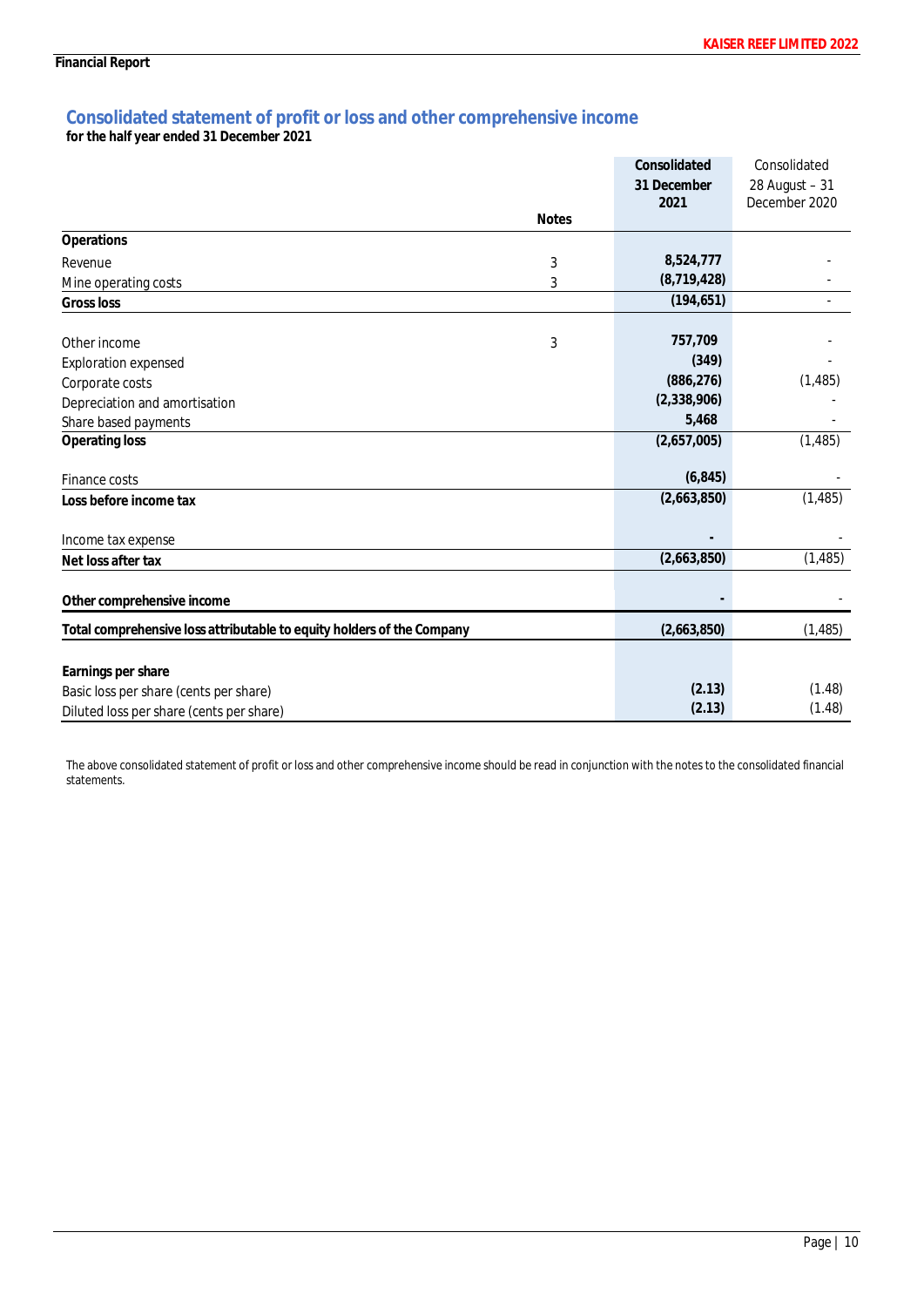# **Consolidated statement of financial position**

**as at 31 December 2021**

|                                             | Consolidated   | Consolidated            |
|---------------------------------------------|----------------|-------------------------|
|                                             | 31 December    | 30 Jun 2021             |
|                                             | 2021           | Restated <sup>(1)</sup> |
| <b>Notes</b>                                |                |                         |
| Assets                                      |                |                         |
| Current assets                              |                |                         |
| $\overline{2}$<br>Cash and cash equivalents | 5,097,295      | 4,787,279               |
| Trade and other receivables                 | 1,055,494      | 1,768,111               |
| Inventories                                 | 1,342,956      | 2,218,627               |
| <b>Total current assets</b>                 | 7,495,745      | 8,774,017               |
| Non-current assets                          |                |                         |
| Trade and other receivables                 | 857,000        | 857,000                 |
| 1<br>Property, plant and equipment          | 6,419,070      | 6,637,514               |
| Mine properties                             | 8,171,520      | 7,456,645               |
| 1<br>Exploration and evaluation             | 3,932,635      | 2,840,415               |
| Total non-current assets                    | 19,380,225     | 17,791,574              |
| <b>Total assets</b>                         | 26,875,970     | 26,565,591              |
|                                             |                |                         |
| Liabilities                                 |                |                         |
| <b>Current liabilities</b>                  |                |                         |
| Trade and other payables                    | 2,244,582      | 3,017,992               |
| Provisions                                  | 463,823        | 1,200,725               |
| Interest bearing liabilities                | 1,658          | 281,330                 |
| <b>Total current liabilities</b>            | 2,710,063      | 4,500,047               |
| Non-current liabilities                     |                |                         |
| Rehabilitation provision                    | 1,667,000      | 1,667,000               |
| <b>Other Provisions</b>                     | 245,507        | 227,781                 |
| Total non-current liabilities               | 1,912,507      | 1,894,781               |
| <b>Total liabilities</b>                    | 4,622,570      | 6,394,828               |
| Net assets                                  | 22,253,400     | 20,170,763              |
| Equity                                      |                |                         |
| Contributed equity<br>4                     | 35,395,781     | 31,499,826              |
| Reserves                                    | 1,328,292      | 477,760                 |
| <b>Accumulated losses</b>                   | (14, 470, 673) | (11,806,823)            |
| Total equity                                | 22,253,400     | 20,170,763              |

*1) Comparative amounts has been shown restated due to changes to provisional accounting on prior period acquisitions as disclosed in Note 1.*

The above consolidated statement of financial position should be read in conjunction with the notes to the consolidated financial statements.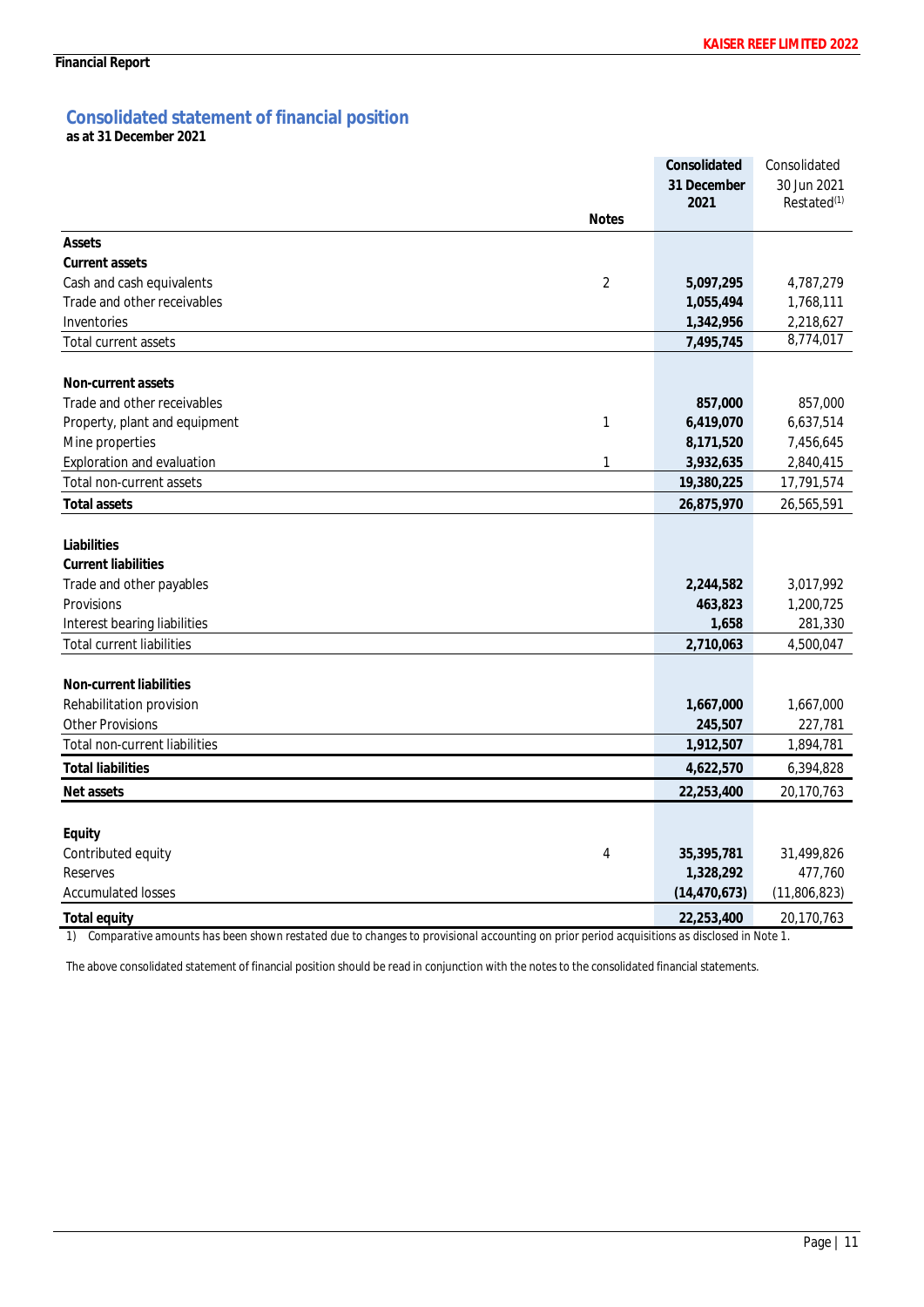# **Consolidated statement of changes in equity**

**for the half year ended 31 December 2021**

|                                                             | Consolidated |             |                          |               |
|-------------------------------------------------------------|--------------|-------------|--------------------------|---------------|
| <b>Note</b>                                                 | Contributed  | Share based | Accumulated              | Total         |
|                                                             | Equity       | payment     | Losses                   |               |
|                                                             |              | reserve     |                          |               |
| Balance at 30 June 2021                                     | 31,499,826   | 477,760     | (11,806,823)             | 20,170,763    |
| Transactions with owners of the Company recognised directly |              |             |                          |               |
| in equity:                                                  |              |             |                          |               |
| Share-based payments                                        |              | 850,532     | ٠                        | 850,532       |
| Ordinary shares issued for working capital                  | 5,122,472    |             |                          | 5,122,472     |
| Cost of Equity issued                                       | (1,226,517)  |             | $\overline{\phantom{a}}$ | (1, 226, 517) |
| Total comprehensive loss for the period                     |              |             |                          |               |
| Loss attributable to equity holders of the Company          |              |             | (2,663,850)              | (2,663,850)   |
| Other comprehensive gain/(loss)                             |              |             |                          |               |
| Balance at 30 December 2021                                 | 35,395,781   | 1.328.292   | (14.470.673)             | 22.253.400    |

|                                                             |             |                       | Consolidated                      |                       |          |
|-------------------------------------------------------------|-------------|-----------------------|-----------------------------------|-----------------------|----------|
|                                                             | <b>Note</b> | Contributed<br>Equity | Share based<br>payment<br>reserve | Accumulated<br>Losses | Total    |
| Balance at 28 August 2020                                   |             |                       |                                   |                       |          |
| Transactions with owners of the Company recognised directly |             |                       |                                   |                       |          |
| in equity:                                                  |             |                       |                                   |                       |          |
| Ordinary shares issued                                      |             | 2.500                 |                                   |                       | 2.500    |
| Total comprehensive loss for the period                     |             |                       |                                   |                       |          |
| Loss attributable to equity holders of the Company          |             |                       |                                   | (1, 485)              | (1, 485) |
| Other comprehensive gain/(loss)                             |             |                       | $\overline{a}$                    |                       |          |
| Balance at 31 December 2020                                 |             | 2.500                 | $\overline{\phantom{a}}$          | (1, 485)              | 1.015    |

The above consolidated statement of changes in equity should be read in conjunction with the notes to the consolidated financial statements.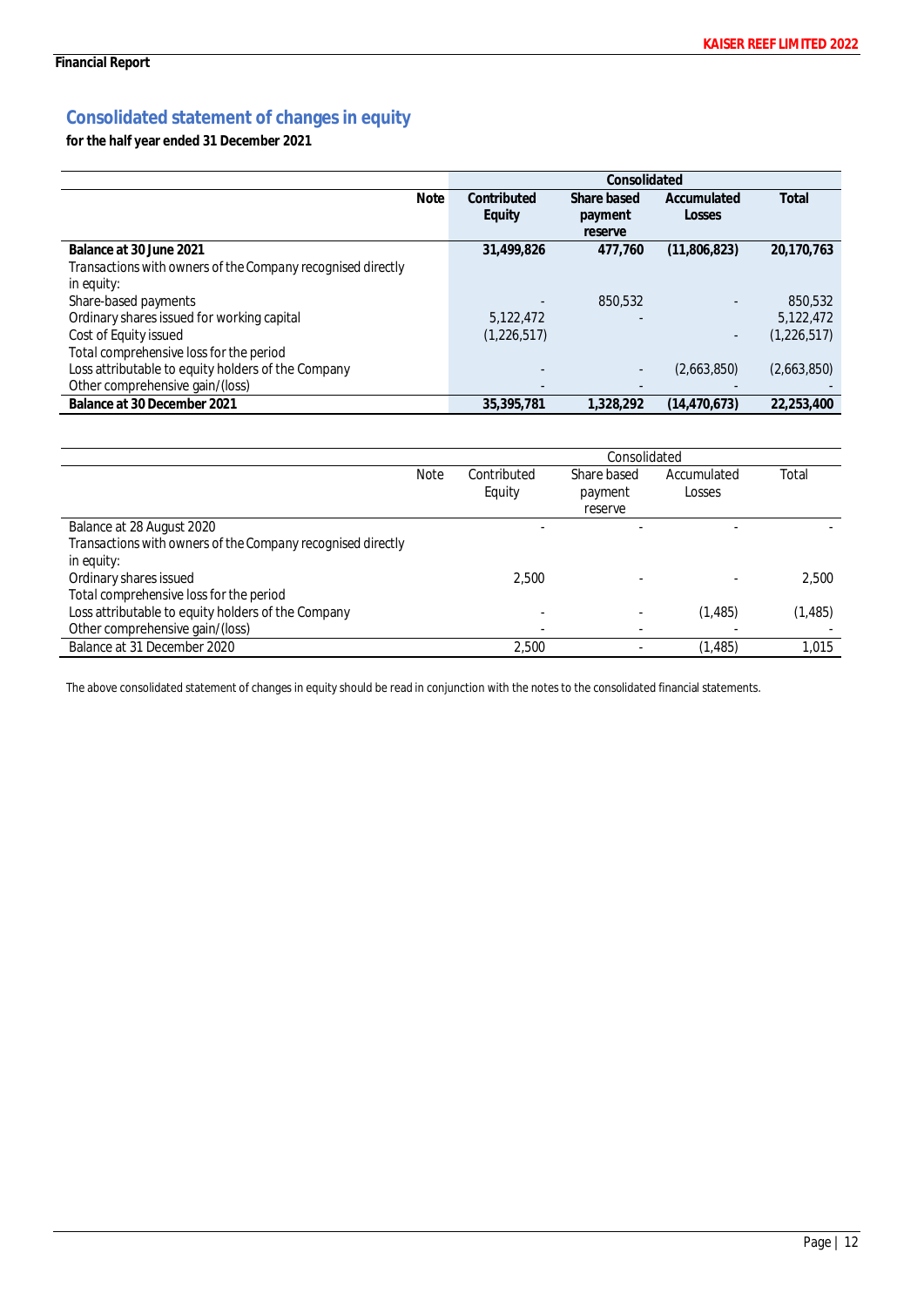# **Consolidated statement of cash flows**

**for the half year ended 31 December 2021**

|                                                          | Consolidated        | Consolidated                      |
|----------------------------------------------------------|---------------------|-----------------------------------|
|                                                          | 31 December<br>2021 | $28$ August - 31<br>December 2020 |
| <b>Notes</b>                                             |                     |                                   |
| Cash Flows From Operating Activities:                    |                     |                                   |
| Receipts from customers (inclusive of GST)               | 8,526,608           | (1,633)                           |
| Payments to suppliers and employees (inclusive of GST)   | (8, 767, 195)       |                                   |
| Interest received                                        | 5,878               |                                   |
| Interest paid                                            | (6, 845)            |                                   |
| Net cash outflow from operating activities               | (241, 554)          | (1,633)                           |
| Cash Flows From Investing Activities:                    |                     |                                   |
| Payment to acquire loan receivables                      |                     | (6,500,000)                       |
| Restricted cash held in trust                            |                     | (7,000,000)                       |
| Payments for property, plant and equipment               | (777, 520)          |                                   |
| Payments for development of mining properties            | (2,057,818)         |                                   |
| Payments for exploration and evaluation                  | (1,092,220)         |                                   |
| Net cash outflow from investing activities               | (3,927,558)         | (13,500,000)                      |
| Cash Flows From Financing Activities:                    |                     |                                   |
| Proceeds from issue of shares                            |                     | 2,500                             |
| Process from issue of convertible notes                  |                     | 13,500,000                        |
| Proceeds from issue of ordinary shares                   | 5,122,472           |                                   |
| Payment for cost of shares issued                        | (370, 517)          |                                   |
| Insurance premium funding principal repayments           | (263, 269)          |                                   |
| Lease principal repayments                               | (9,558)             |                                   |
| Net cash inflow from financing activities                | 4,479,128           | 13,502,500                        |
| Net increase in cash and cash equivalents                | 310,016             | 867                               |
| Cash and cash equivalents at the beginning of the period | 4,787,279           |                                   |
| 2<br>Cash and cash equivalents at the end of the period  | 5,097,295           | 867                               |

Cash flows are included in the consolidated statement of cash flows on a gross basis. The GST component of cash flows arising from investing or financing activities, which are recoverable from, or payable to, the taxation authority are classified as part of operating cash flows.

The above consolidated statement of cash flows should be read in conjunction the notes to the consolidated financial statements.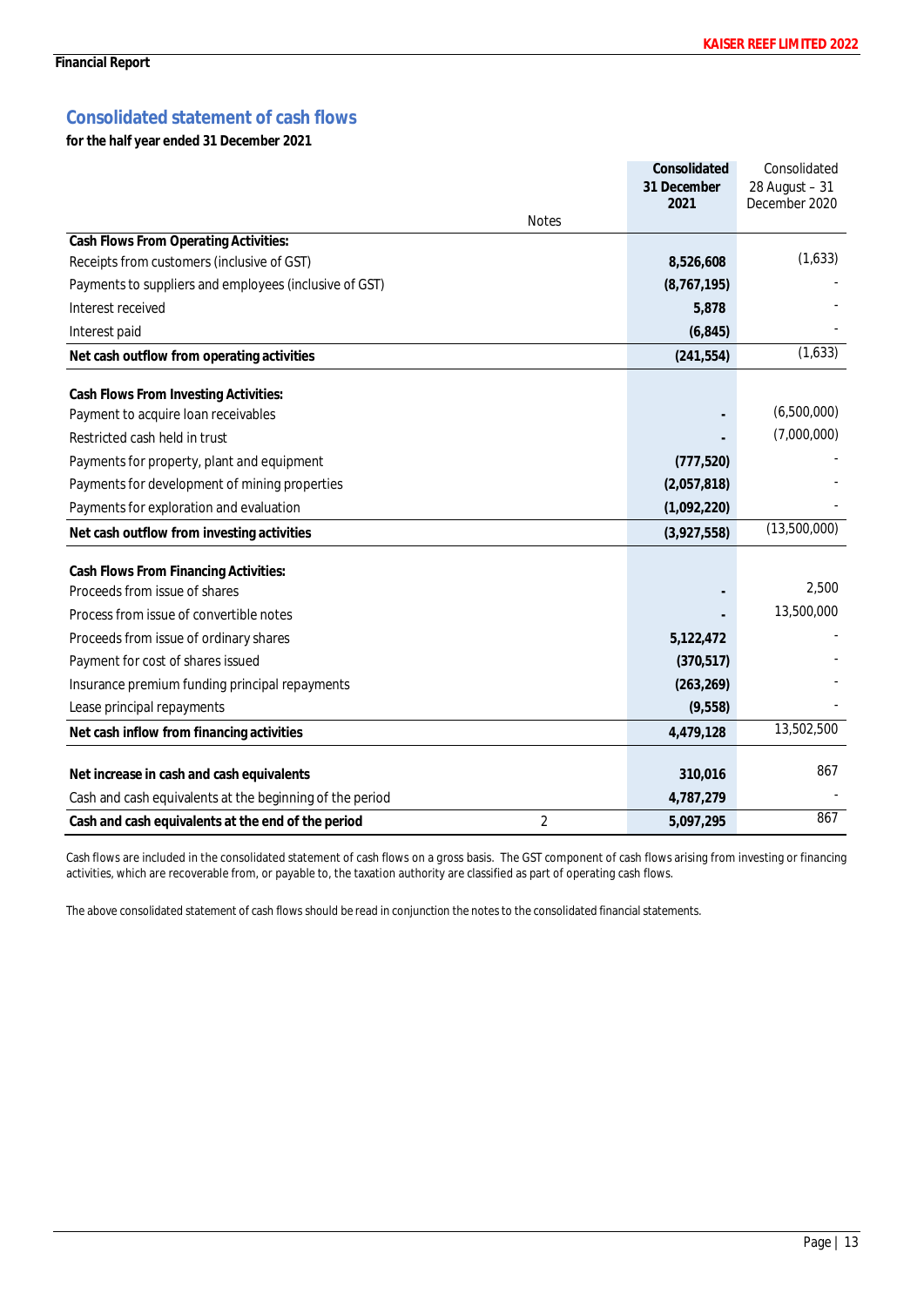# **1 Acquisition accounting**

**Acquisition accounting – Centennial Mining Limited Acquisition**

On 21 January 2021, the Group, through its subsidiary Golden River Resources Pty Ltd, acquired 100% of the issued capital of Centennial Mining Limited ("Centennial Mining"), a gold mining, development and exploration company with operations in Victoria, Australia.

The acquisition of Centennial Mining achieves all of the Group's strategic objectives, including:

- · Valuable mining and exploration licences in the Victorian gold region, which had in the past high-grade mining areas;
- · Project the Group from a gold exploration and development to a gold mining and producer; and
- · A processing facility in Victoria which can produce Dore

The acquisition was completed through a deed of company arrangement.

The accounting for the acquisition of Centennial Mining Limited has been finalised at 31 December 2021.

|                                             | Consolidated |
|---------------------------------------------|--------------|
|                                             | 31 December  |
|                                             | 2021         |
| Consideration transferred                   |              |
| Cash and cash equivalents                   | 13,500,000   |
| <b>Total Consideration</b>                  | 13,500,000   |
|                                             |              |
| Goodwill arising on acquisition             |              |
| Consideration transferred                   | 13,500,000   |
| Less: Fair value of identifiable net assets |              |
| acquired                                    | (13,500,000) |
| Total goodwill arising on acquisition       |              |
|                                             |              |
| Consideration paid in cash                  | 13,500,000   |
| Less: Cash and cash equivalents balance     |              |
| acquired                                    |              |
| Net cash out flow on acquisition of         |              |
| subsidiaries                                | 13,500,000   |

The assets and liabilities recognised as a result of the acquisition are as follows:

|                                              | Provisional fair<br>value reported at<br>21 January 2021 | Adjustments to<br>provisional fair<br>value | <b>Final Fair value</b><br>reported as at 21<br>January 2021 |
|----------------------------------------------|----------------------------------------------------------|---------------------------------------------|--------------------------------------------------------------|
| Assets                                       |                                                          |                                             |                                                              |
| Current assets                               |                                                          |                                             |                                                              |
| Trade and other receivables                  | 280,510                                                  |                                             | 280,510                                                      |
| Inventories                                  | 1,047,158                                                |                                             | 1,047,158                                                    |
| Total current assets                         | 1,327,668                                                |                                             | 1,327,668                                                    |
| Non-current assets                           |                                                          |                                             |                                                              |
| Trade and other receivables                  | 857,000                                                  |                                             | 857,000                                                      |
| Property, plant and equipment <sup>(1)</sup> | 2,524,050                                                | 3,599,418                                   | 6,123,468                                                    |
| Mine properties                              | 7,174,001                                                |                                             | 7,174,001                                                    |
| Exploration and evaluation <sup>(2)</sup>    | 3,849,418                                                | (3,599,418)                                 | 250,000                                                      |
| Total non-current assets                     | 14,404,470                                               |                                             | 14,404,470                                                   |
| <b>Total assets</b>                          | 15,732,138                                               |                                             | 15,732,138                                                   |
| Liabilities                                  |                                                          |                                             |                                                              |
| <b>Current liabilities</b>                   |                                                          |                                             |                                                              |
| Provisions                                   | (565, 138)                                               |                                             | (565, 138)                                                   |
| <b>Total current liabilities</b>             | (565, 138)                                               |                                             | (565, 138)                                                   |
|                                              |                                                          |                                             |                                                              |
| Non-current liabilities                      |                                                          |                                             |                                                              |
| Rehabilitation provision                     | (1,667,000)                                              |                                             | (1,667,000)                                                  |
| Total non-current liabilities                | (1,667,000)                                              | ä,                                          | (1,667,000)                                                  |
| <b>Total liabilities</b>                     | (2,232,138)                                              |                                             | (2, 232, 138)                                                |
| Net identifiable assets acquired             | 13,500,000                                               |                                             | 13,500,000                                                   |
| Net assets acquired                          | 13,500,000                                               |                                             | 13,500,000                                                   |

*(1) Management has obtained a final independent valuation of the plant, property and equipment acquired and adjusted the provisional amount accordingly.*

*(2) In a mining transaction the residual amount of purchase consideration after all the other assets and liabilities have been identified and re-measured to reflect acquisition date fair value is typically allocated to mine properties (excluding site rehabilitation), due to the complexity of the valuation process in particular exploration and evaluation.*

 *(3) Following the increase in valuation of the plant, property and equipment acquired, the additional depreciation has been accounted for over a unit of production basis from date of acquisition. Upon finalisation of acquisition date information, the amortisation of mine properties has also been adjusted from date of acquisition, alongside other minor changes as a result of finalisation of provisional accounting. These have been flowed through the comparative retained earnings accordingly.*

*The below is the effect of the restatement due to provisional accounting adjustment on the Consolidated statement of financial position as at 30 June 2021.*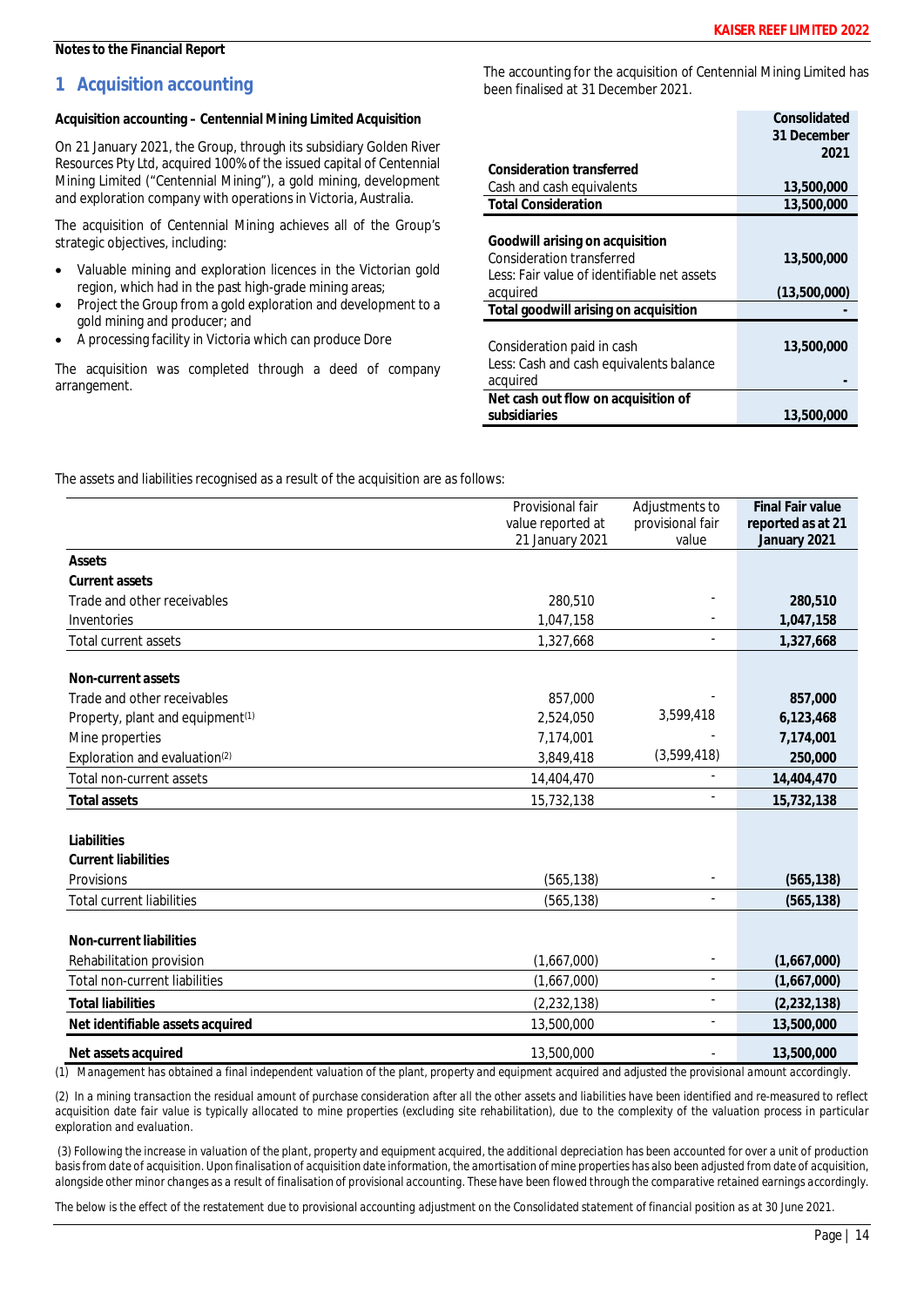# **1 Acquisition accounting (continued)**

|                               | <b>Balances reported</b><br>as at 30 June<br>2021 | Adjustments<br>following finalisation<br>of provisional<br>accounting | Restated<br>balances as at 30<br>June 2021 |
|-------------------------------|---------------------------------------------------|-----------------------------------------------------------------------|--------------------------------------------|
| Assets                        |                                                   |                                                                       |                                            |
| Current assets                |                                                   |                                                                       |                                            |
| Trade and other receivables   | 1,162,019                                         | (77, 121)                                                             | 1,084,898                                  |
| Non-current assets            |                                                   |                                                                       |                                            |
| Property, plant and equipment | 3,390,922                                         | 3,246,592                                                             | 6,637,514                                  |
| Mine properties               | 7,644,508                                         | (187, 863)                                                            | 7,456,645                                  |
| Exploration and evaluation    | 6,439,832                                         | (3,599,417)                                                           | 2,840,415                                  |
|                               |                                                   |                                                                       |                                            |
| Net Assets                    | 20,788,572                                        | (617, 809)                                                            | 20,170,763                                 |
|                               |                                                   |                                                                       |                                            |
| Equity                        |                                                   |                                                                       |                                            |
| <b>Accumulated losses</b>     | (11, 189, 014)                                    | (617, 809)                                                            | (11,806,823)                               |
| <b>Total Equity</b>           | 20,788,572                                        | (617, 809)                                                            | 20,170,763                                 |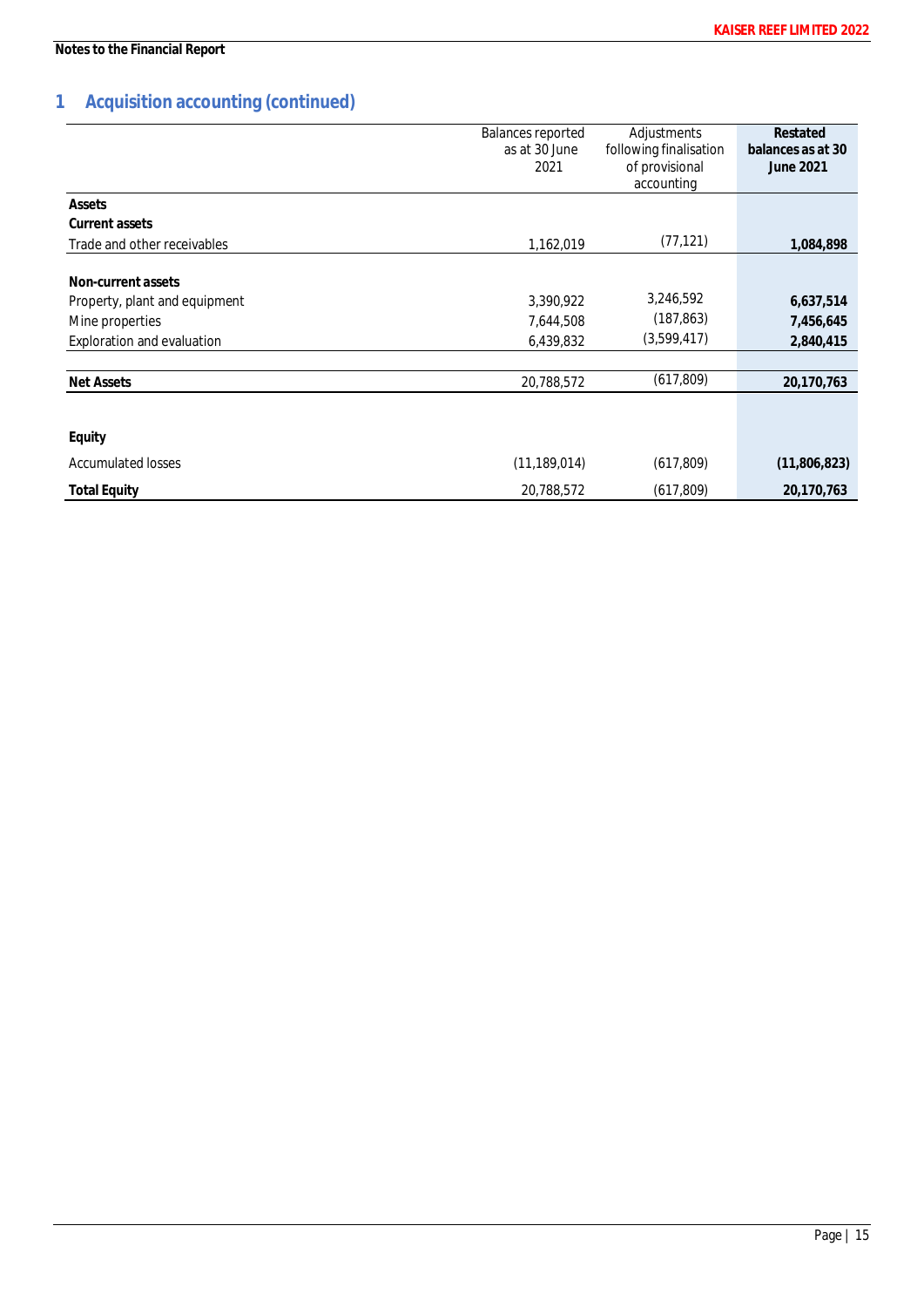# **2 Cash and Cash equivalent**

**Cash and cash equivalents**

|                          | Consolidated | Consolidated |
|--------------------------|--------------|--------------|
|                          | 31 Dec 2021  | 30 Jun 2021  |
| Cash at bank and on hand | 5.097.295    | 4.787.279    |
| Term deposits            | ۰            |              |
|                          | 5.097.295    | 4.787.279    |

Cash and cash equivalents includes cash on hand, deposits and cash at call held at financial institutions, other short term, highly liquid investments that are readily convertible to known amounts of cash and which are subject to an insignificant risk of changes in value.

# **3 Revenue and Mine Operating Costs**

|                                       | Consolidated<br>31 December<br>2021 | Consolidated<br>28 August 2020<br>to 31<br>December 2020 |
|---------------------------------------|-------------------------------------|----------------------------------------------------------|
| Revenue                               |                                     |                                                          |
| Gold sales                            | 8,518,605                           |                                                          |
| Silver sales                          | 6,172                               |                                                          |
| Other income                          | 5.897                               |                                                          |
| Scrap metal sales                     | 1,812                               |                                                          |
| Reversal of provisions <sup>(1)</sup> | 750,000                             |                                                          |
| Total                                 | 9,282,486                           |                                                          |
| Mine Operating Expenses               |                                     |                                                          |
| Gold operation expenditure            | (4, 723, 268)                       |                                                          |
| Employee expense                      | (3,996,160)                         |                                                          |
| Total operating cost                  | (8, 719, 428)                       |                                                          |

*(1) The State Revenue Office Victoria has finalised the stamp duty of the properties acquired in the Centennial Mining Limited acquisition to be \$15,652 payable in April 2022.*

# *Sales revenue*

Revenue from the sale of gold and silver in the course of ordinary activities is measured at the fair value of the consideration received or receivable. The Group recognises revenue at a point in time when control (physical or contractual) is transferred to the buyer, the amount of revenue can be reliably measured and the associated costs can be estimated reliably, and it is probable that future economic benefits will flow to the Group.

# *Segment reporting*

The consolidated entity has considered the requirements of AASB 8 – Operating Segments and has identified its operating segments based on the internal reports that are reviewed and used by the board of Directors (chief operating decision makers) in assessing performance and determining the allocation of resources. The consolidated entity operates predominantly in one business segment and in one geographical location. The operations of the consolidated entity consist of mineral production and exploration, within Australia.

# **4 Contributed equity**

|                                                             | Number of   |             |  |
|-------------------------------------------------------------|-------------|-------------|--|
| <b>Details</b>                                              | shares      | \$          |  |
| Opening balance 30 June 2021                                | 114,898,877 | 31,499,826  |  |
| Share placement issued of working<br>capital                | 10,000,000  | 2,000,000   |  |
| Non-renounceable 1 for 8 rights issue<br>of working capital | 15,612,360  | 3,122,472   |  |
| Share issue fees                                            |             | (1,226,517) |  |
| Closing balance 31 December 2021                            | 140,511,237 | 35,395,781  |  |

# *Contributed equity*

Ordinary shares are classified as equity. Incremental costs directly attributable to the issue of ordinary shares and performance rights are recognised as a deduction from equity, net of any tax effects.

# *Ordinary shares*

Ordinary shares entitle the holder to participate in dividends and the proceeds on winding up of the Company in proportion to the number of and amounts paid on the shares held. On a show of hands every holder of ordinary shares present at a meeting in person or by proxy, is entitled to one vote, and upon a poll each share is entitled to one vote.

### *Change ordinary shares and options*

On 6 September 2021, the Group announced a share placement of 10,000,000 shares and non-renounceable 1 for 8 rights issue to raise approximately \$5.1 million (before costs). The new Shares to be issued under the Placement and Rights Issue were issued at a price of \$0.20 per Share, representing a 15.1% and 15.8% discount to the volume weighted average share price over the last 5 and 10 trading days respectively, prior to the Company's trading halt (as per the ASX announcement dated 2 September 2021).

The Group also entered into an Underwriting Agreement with Westar Capital Limited to act as the underwriter to the Rights Issue and paid 6% of the underwritten amount, as well as 8,000,000 options with an exercise price of \$0.30 expiring on 30 September 2024. 6,000,000 was issued upon completion of the place and rights issue and a further 2,000,000 will be issued subject to shareholder approval.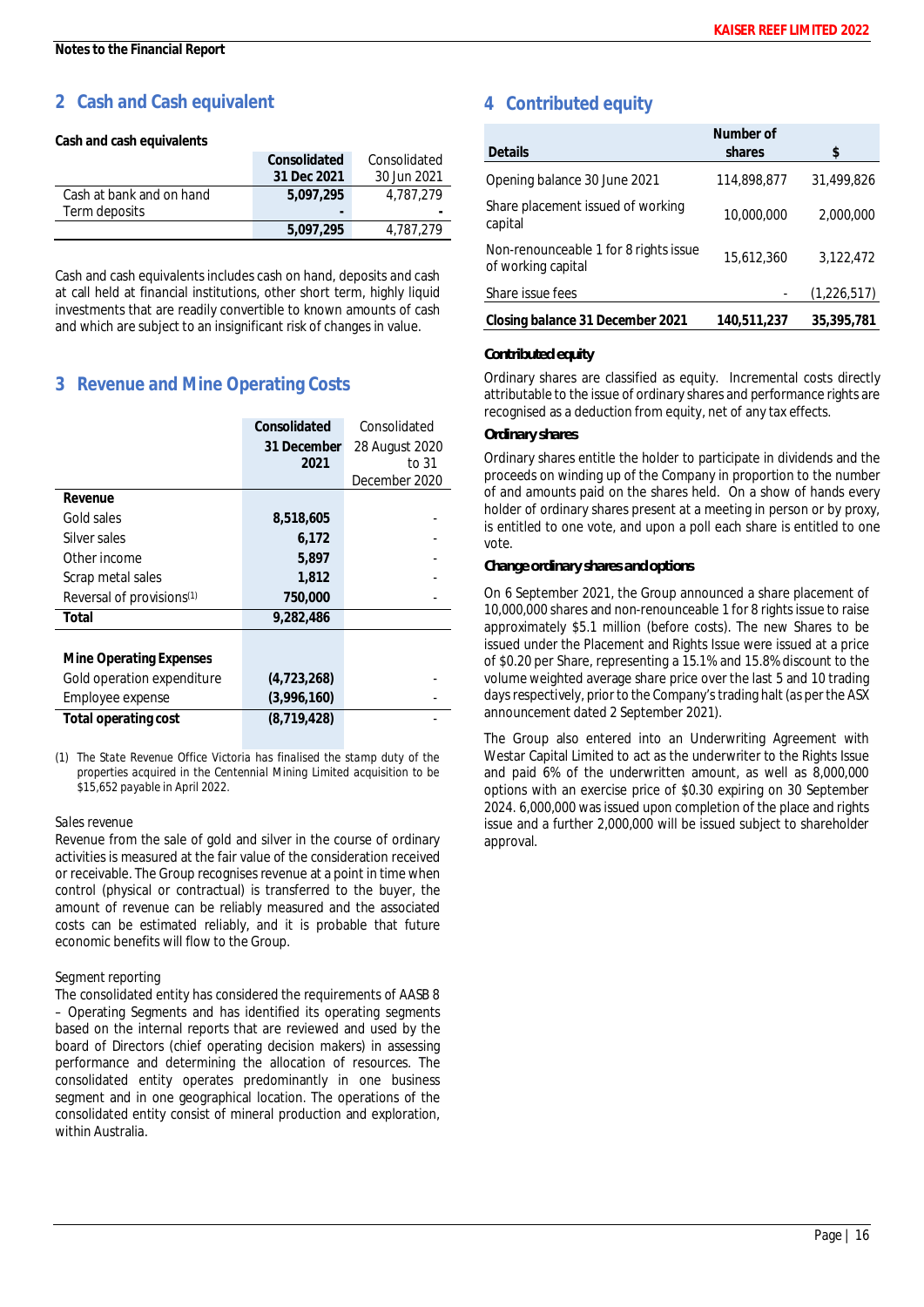# **5 Events occurring after the balance sheet date**

The Directors are not aware of any matter or circumstance that has arisen since the end of the financial year that, in their opinion, has significantly affected or may significantly affect in future years the Company's or the Group's operations, the results of those operations or the state of affairs, except as described in this note.

# **6 Contingencies**

The Directors are not aware of any contingencies for the year ending 31 December 2021.

# **7 Basis of preparation**

# *Significant accounting policies*

These general purpose financial statements for the interim half-year reporting period ended 31 December 2021 have been prepared in accordance with Australian Accounting Standard AASB 134 'Interim Financial Reporting' and the Corporations Act 2001, as appropriate for for-profit oriented entities. Compliance with AASB 134 ensures compliance with International Financial Reporting Standard IAS 34 'Interim Financial Reporting'.

These general purpose financial statements do not include all the notes of the type normally included in annual financial statements. Accordingly, these financial statements are to be read in conjunction with the annual report for the year ended 30 June 2021 and any public announcements made by the company during the interim reporting period in accordance with the continuous disclosure requirements of the Corporations Act 2001.

The principal accounting policies adopted are consistent with those of the previous financial year and corresponding interim reporting period, unless otherwise stated.

# *Critical accounting judgement and estimates*

The preparation of the half year financial report requires management to make judgements, estimates and assumptions that affect the application of accounting policies and the reported amounts of assets and liabilities, income and expenses. Actual results may differ from these estimates. In preparing this consolidated half year financial report, the significant estimates and judgements made by management in applying the Group's accounting policies and the key sources of estimation uncertainty were the same as those that applied to the most recent annual financial report.

*Impairment Indicators – Mine Properties*

At the end of each reporting period, the consolidated group assesses whether there is any indication that development assets may be impaired. This assessment includes the consideration of external sources of information including gold prices and the Company's market capitalisation, and internal sources of information. At 31 December 2021 the group has concluded that there were no impairment indicators and the carrying value of the mineral development assets are recoverable.

### *Going Concern*

This report is prepared on a going concern basis, which assumes the continuity of normal business activity and the realisation of assets and settlement of liabilities in the normal course of business.

For the period ended 31 December 2021 the Group recorded a loss of \$2,663,850 (HY2021: a loss of \$1,485), net cash outflows from operating activities of \$241,554 (HY2021: net cash outflows from operating activities of \$1,633) and a closing cash balance of \$5,097,295 (HY2021: closing cash balance of \$867).

The Group has forecasted positive cash flows from operating activities in the next 12 months. The Directors have assessed the cash flow requirements for the 12 month period from the date of approval of the financial statements and its impact on the Group and believe there will be sufficient funds to meet the Group's working capital requirements.

# **Directors' declaration**

In the Directors' opinion:

- (a) the financial statements and notes set out on pages 9 to 16 are in accordance with the *Corporations Act 2001,* including:
	- i) complying with Australian Accounting Standard AASB 134 *Interim Financial Reporting* and the *Corporations Act 2001*; and
	- ii) giving a true and fair view of the Group's financial position as at 31 December 2021 and of its performance for the six month period ended on that date; and
- (b) there are reasonable grounds to believe that the Company will be able to pay its debts as and when they become due and payable.

This declaration is made in accordance with a resolution of the Directors.

Signed in accordance with a resolution of the Directors:

**Jonathan Downes Executive Director**

Perth 16 March 2022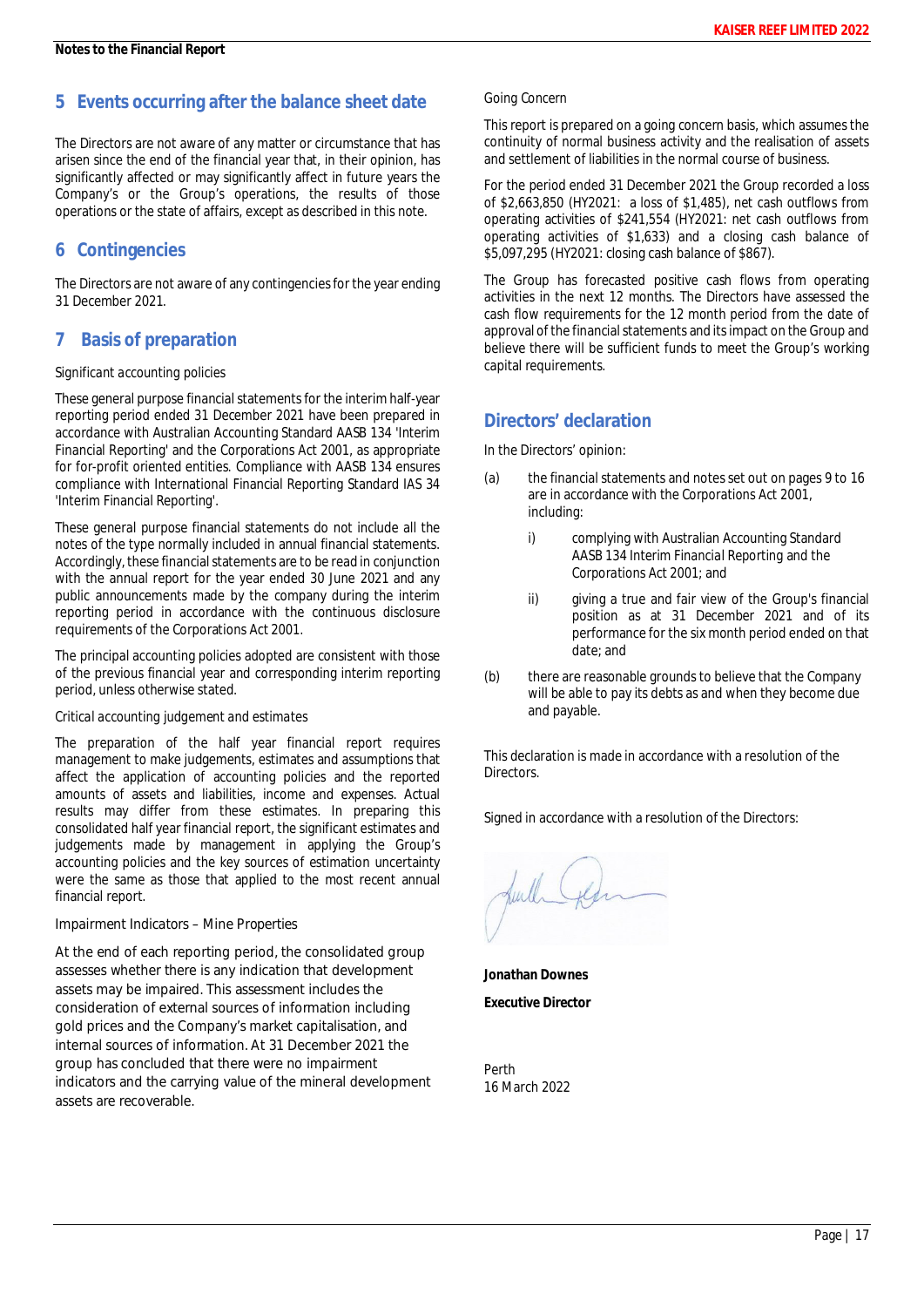

Level 9, Mia Yellagonga Tower 2 5 Spring Street Perth, WA 6000 PO Box 700 West Perth WA 6872 Australia

# **INDEPENDENT AUDITOR'S REVIEW REPORT**

To the members of Kaiser Reef Limited

# **Report on the Half-Year Financial Report**

# **Conclusion**

We have reviewed the half-year financial report of Kaiser Reef Limited (the Company) and its subsidiaries (the Group), which comprises the consolidated statement of financial position as at 31 December 2021, the consolidated statement of profit or loss and other comprehensive income, the consolidated statement of changes in equity and the consolidated statement of cash flows for the halfyear ended on that date, a summary of significant accounting policies and other explanatory information, and the directors' declaration.

Based on our review, which is not an audit, we have not become aware of any matter that makes us believe that the accompanying half-year financial report of the Group does not comply with the *Corporations Act 2001* including:

- (i) Giving a true and fair view of the Group's financial position as at 31 December 2021 and of its financial performance for the half-year ended on that date; and
- (ii) Complying with Accounting Standard AASB 134 *Interim Financial Reporting* and the *Corporations Regulations 2001.*

# **Basis for conclusion**

We conducted our review in accordance with ASRE 2410 *Review of a Financial Report Performed by the Independent Auditor of the Entity*. Our responsibilities are further described in the *Auditor's Responsibilities for the Review of the Financial Report* section of our report. We are independent of the Company in accordance with the auditor independence requirements of the *Corporations Act 2001* and the ethical requirements of the Accounting Professional and Ethical Standards Board's APES 110 *Code of Ethics for Professional Accountants (including Independence Standards)* (the Code) that are relevant to the audit of the annual financial report in Australia. We have also fulfilled our other ethical responsibilities in accordance with the Code.

We confirm that the independence declaration required by the *Corporations Act 2001* which has been given to the directors of the Company, would be the same terms if given to the directors as at the time of this auditor's review report.

# **Responsibility of the directors for the financial report**

The directors of the company are responsible for the preparation of the half-year financial report that gives a true and fair view in accordance with Australian Accounting Standards and the *Corporations Act 2001* and for such internal control as the directors determine is necessary to enable the preparation of the half-year financial report that is free from material misstatement, whether due to fraud or error.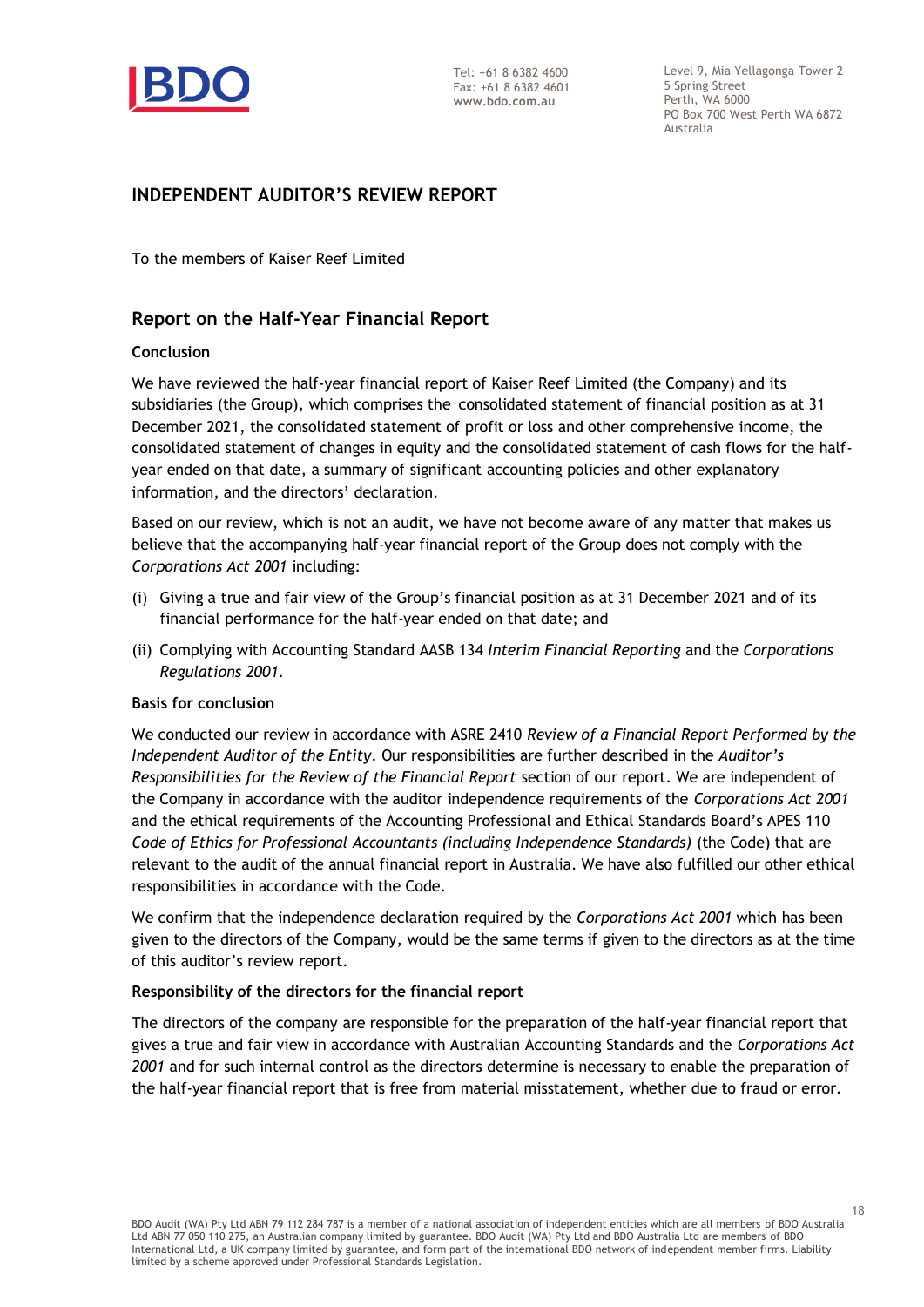

# **Auditor's responsibility for the review of the financial report**

Our responsibility is to express a conclusion on the half-year financial report based on our review. ASRE 2410 requires us to conclude whether we have become aware of any matter that makes us believe that the half-year financial report is not in accordance with the Corporations Act 2001 including giving a true and fair view of the Group's financial position as at 31 December 2021 and its performance for the half-year ended on that date, and complying with Accounting Standard AASB 134 Interim Financial Reporting and the Corporations Regulations 2001.

A review of a half-year financial report consists of making enquiries, primarily of persons responsible for financial and accounting matters, and applying analytical and other review procedures. A review is substantially less in scope than an audit conducted in accordance with Australian Auditing Standards and consequently does not enable us to obtain assurance that we would become aware of all significant matters that might be identified in an audit. Accordingly, we do not express an audit opinion.

# **BDO Audit (WA) Pty Ltd**

**Dean Just Director**

Perth, 16 March 2022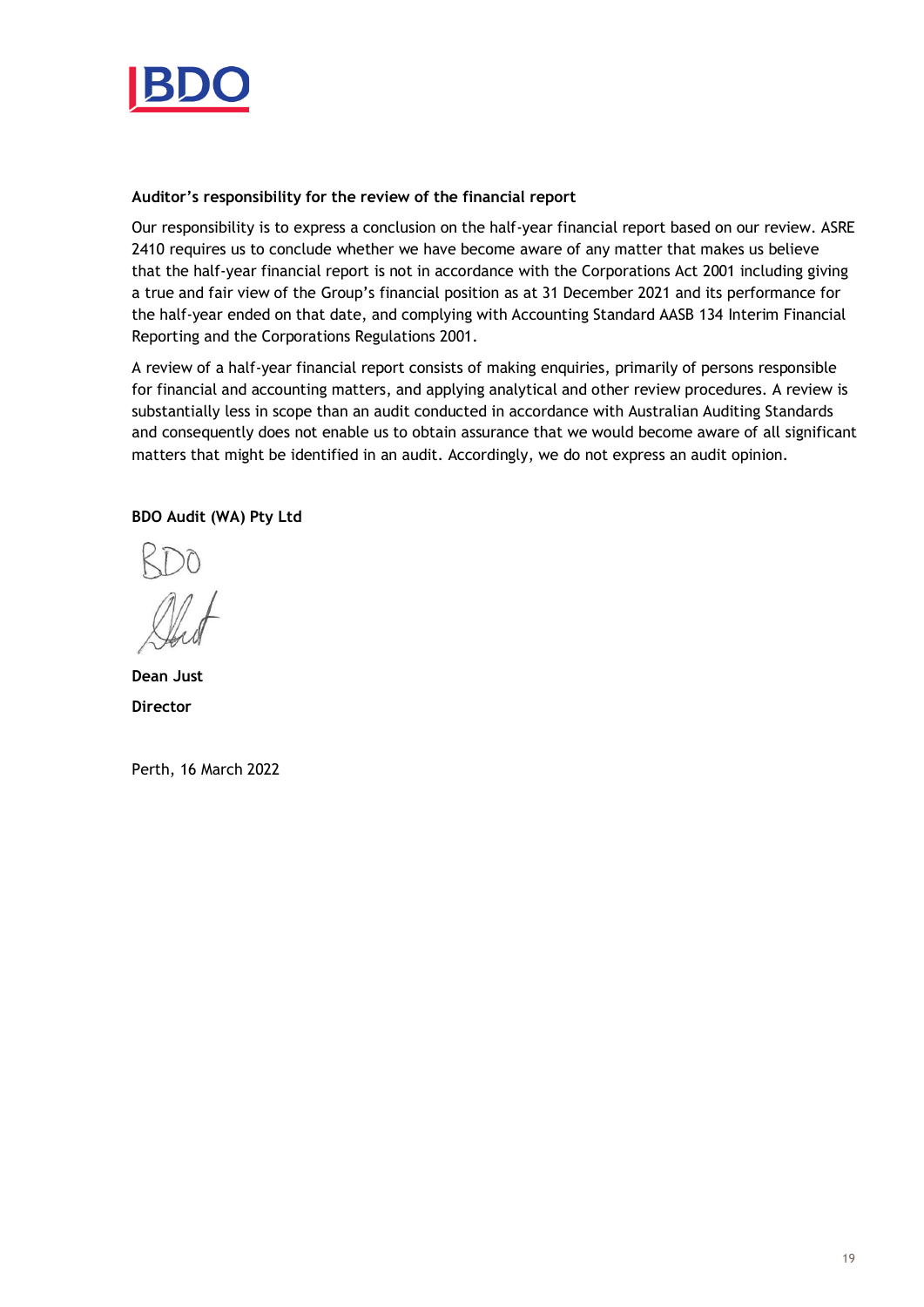# **Corporate Directory**

BOARD OF DIRECTORS<br>A Byass N A Byass **Non-Executive Chairman**<br>
J Downes Executive Director J Downes Executive Director<br>S Howe Fxecutive Director **Executive Director** 

COMPANY SECRETARY A Tabakovic S Brockhurst

PRINCIPAL PLACE OF BUSINESS Unit 3, Churchill Court 335 Hay Street Subiaco WA 6008 Telephone: +61 8 9481 0389 Email: admin@kaiserreef.com.au Website: www.kaiserreef.com.au

STOCK EXCHANGE LISTING Shares in Kaiser Reef Limited are quoted on the Australian Securities Exchange Ticker Symbol: KAU

SHARE REGISTRY Automic registry Pty Ltd Level 5, 191 St Georges Terraces Perth WA 6000

AUDITOR BDO Audit (WA) Pty Ltd Level 9, Mia Yellagonga Tower 2, 8 Spring Street Perth WA 6000, AUSTRALIA

REGISTERED OFFICE Level 11, 216 St Georges Terrace Perth WA 6000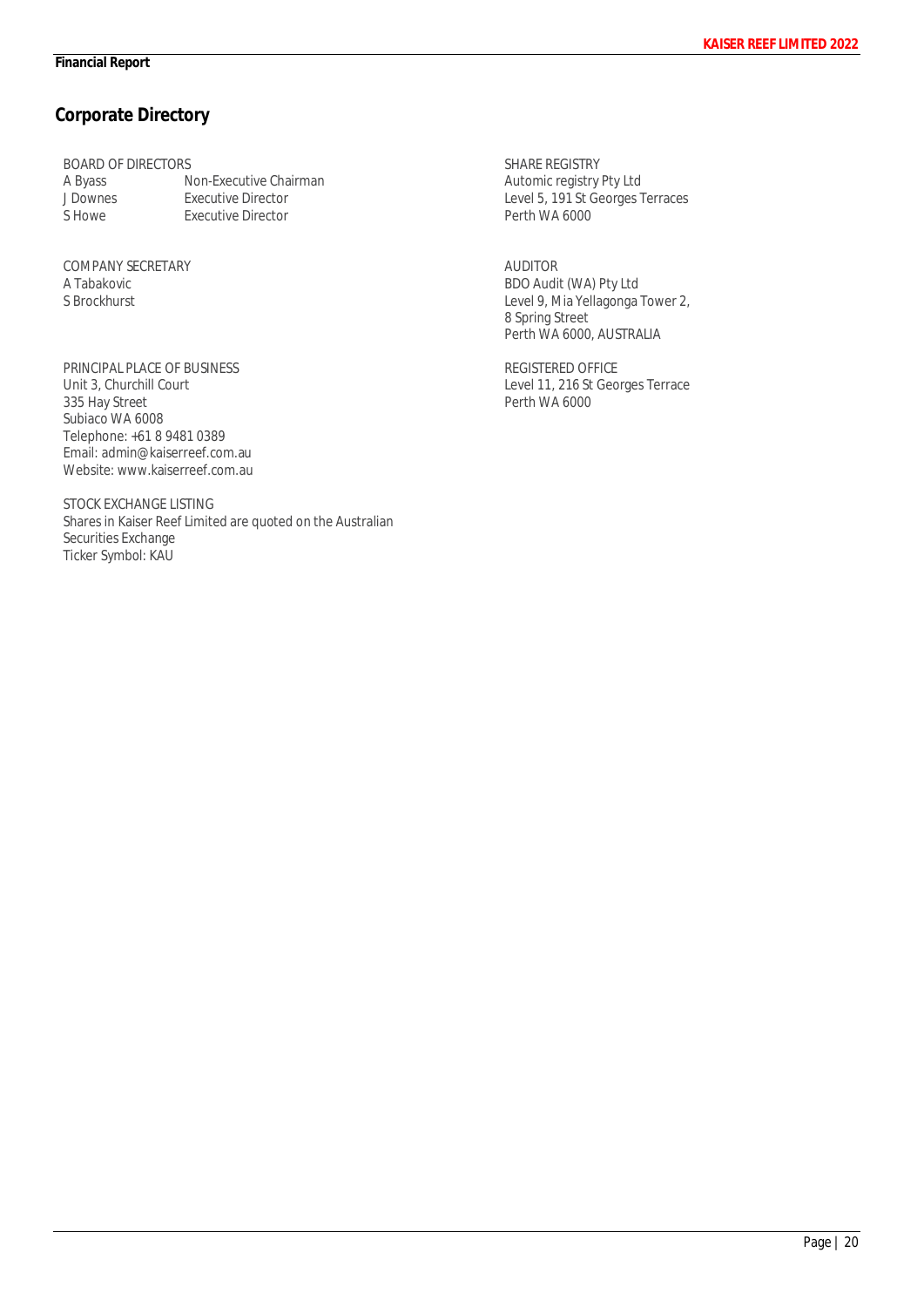

# **Additional information for public listed companies**

# **Schedule of Tenement**

| Project            | <b>Tenement Number</b> | Location of Tenement | <b>Status</b> | Beneficial<br><b>Interest</b> |
|--------------------|------------------------|----------------------|---------------|-------------------------------|
| <b>Stuart Town</b> | EL8491                 | New South Wales      | Granted       | 100%                          |
|                    | EL8592                 | New South Wales      | Granted       | 100%                          |
|                    | EL9203                 | New South Wales      | Granted       | 100%                          |
|                    | EL9198                 | New South Wales      | Granted       | 100%                          |
|                    | FI 9199                | New South Wales      | Granted       | 100%                          |
| A1                 | MIN5294                | Victoria             | Granted       | 100%                          |
| Maldon             | MIN5146                | Victoria             | Granted       | 100%                          |
|                    | MIN5529                | Victoria             | Granted       | 100%                          |
|                    | MIN5528                | Victoria             | Granted       | 100%                          |
|                    | EL7029                 | Victoria             | Granted       | 100%                          |

# **ASX Share Information**

The following additional information is required by the Australian Securities Exchange Ltd in respect of listed public companies only. The information is current as at 11 March 2022.

- 1. **Shareholding**
- a. **Distribution of Shareholders**

# (i) *Ordinary share capital*

- 140,911 237 fully paid shares held by 1,162 shareholders. All issued ordinary share carry one vote per share and carry the rights to dividends.

|                            | <b>Class of Equity Security</b> |                                   |  |
|----------------------------|---------------------------------|-----------------------------------|--|
| Category (size of holding) | Number of Holders               | <b>Fully Paid Ordinary Shares</b> |  |
| $1 - 1,000$                | 30                              | 4,867                             |  |
| $1,001 - 5,000$            | 235                             | 695,590                           |  |
| $5,001 - 10,000$           | 186                             | 1,454,217                         |  |
| $10,001 - 100,000$         | 505                             | 19,555,370                        |  |
| $100.001 -$ and over       | 206                             | 119,201,193                       |  |
|                            | 1,162                           | 140,911,237                       |  |

b. The number of shareholdings held in less than marketable parcels is 143.

*c.* The Company has no substantial shareholders at the date of this report.

# d. **Voting Rights**

The voting rights attached to each class of equity security are as follows:

Ordinary shares

– Each ordinary share is entitled to one vote when a poll is called, otherwise each member present at a meeting or by proxy has one vote on a show of hands.